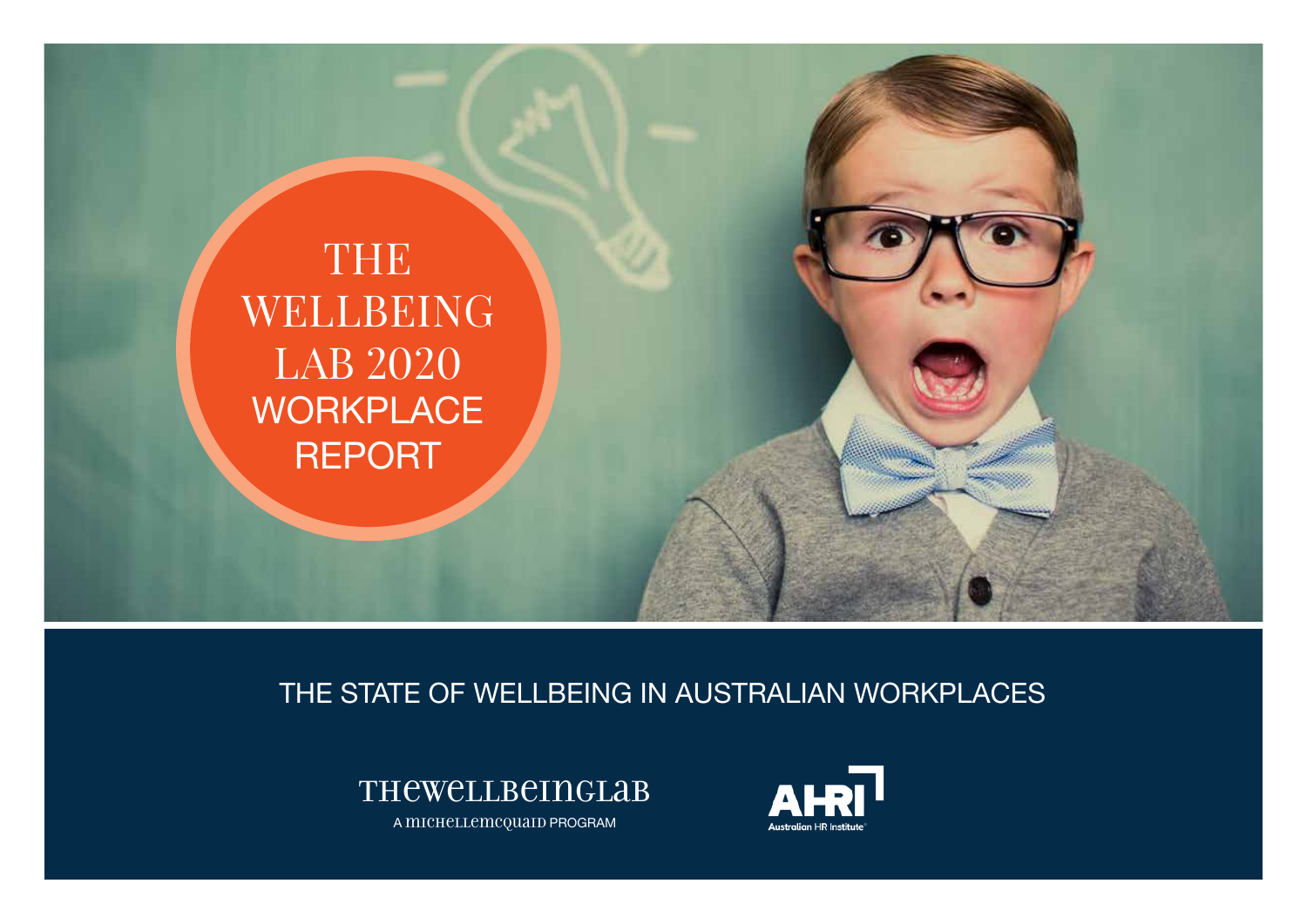## **CONTENTS**

| Want More? |
|------------|
|            |
|            |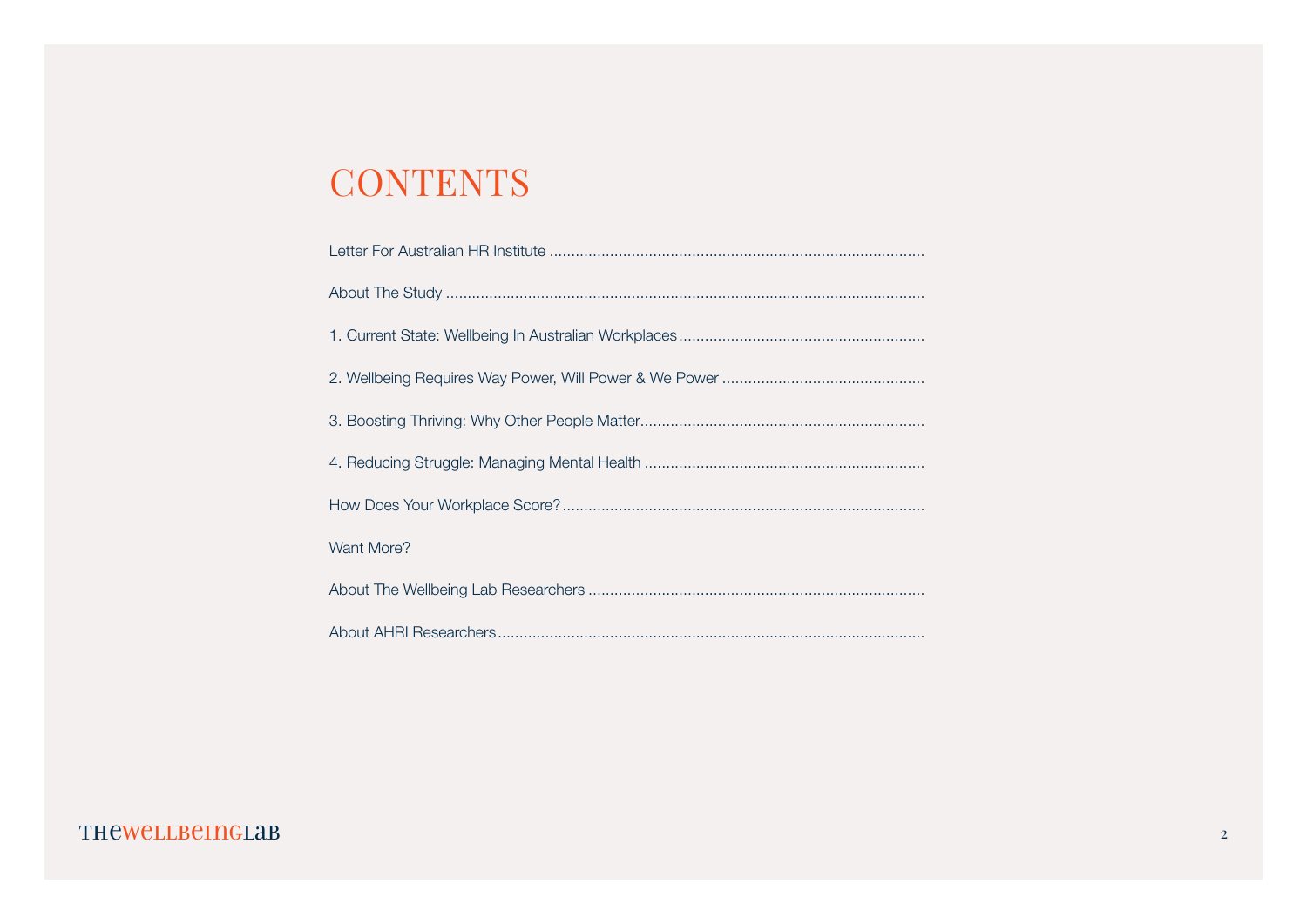## FROM THE AUSTRALIAN HR INSTITUTE

THEWELLBEINGLAB 3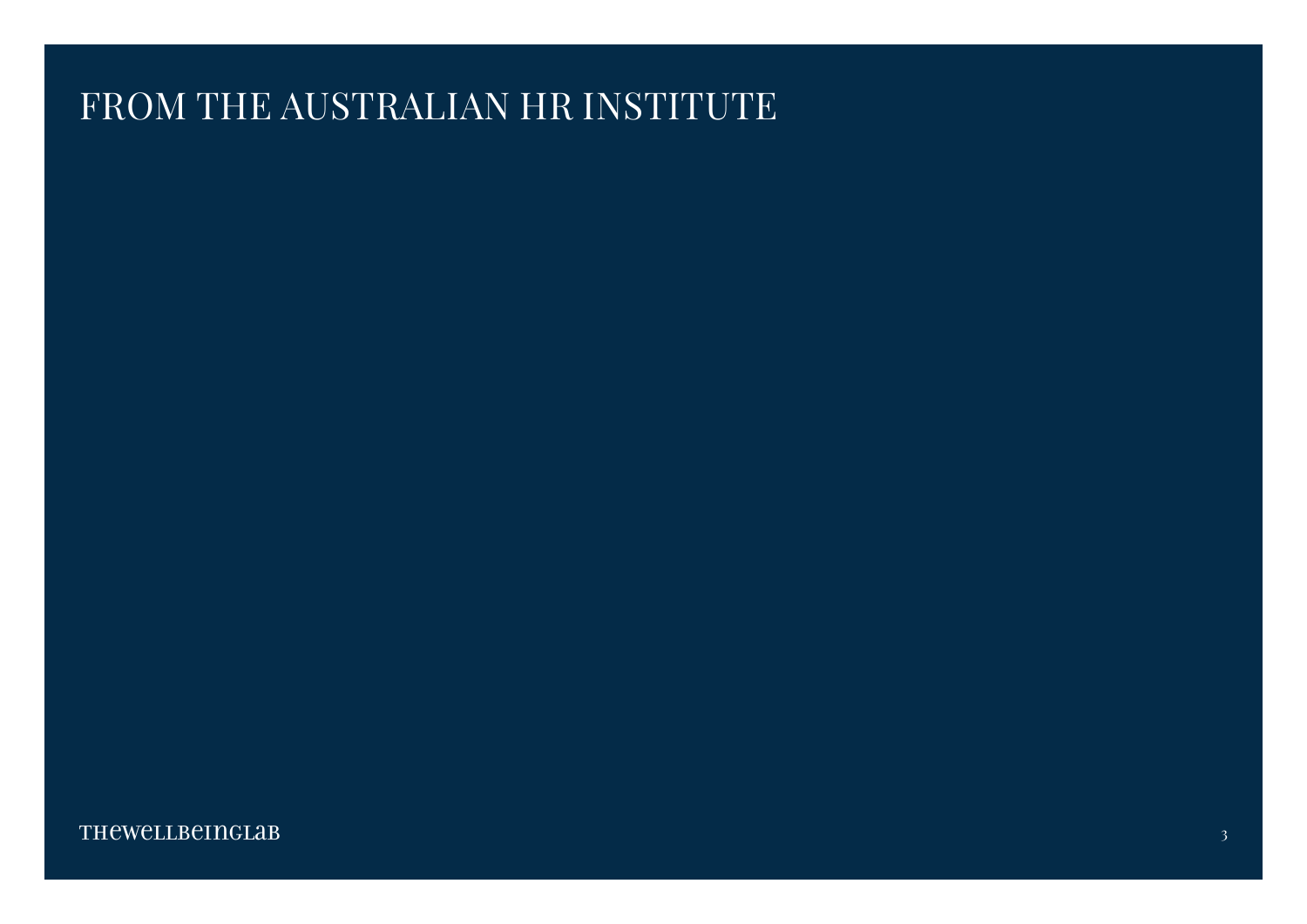THEWELLBEINGLAB 4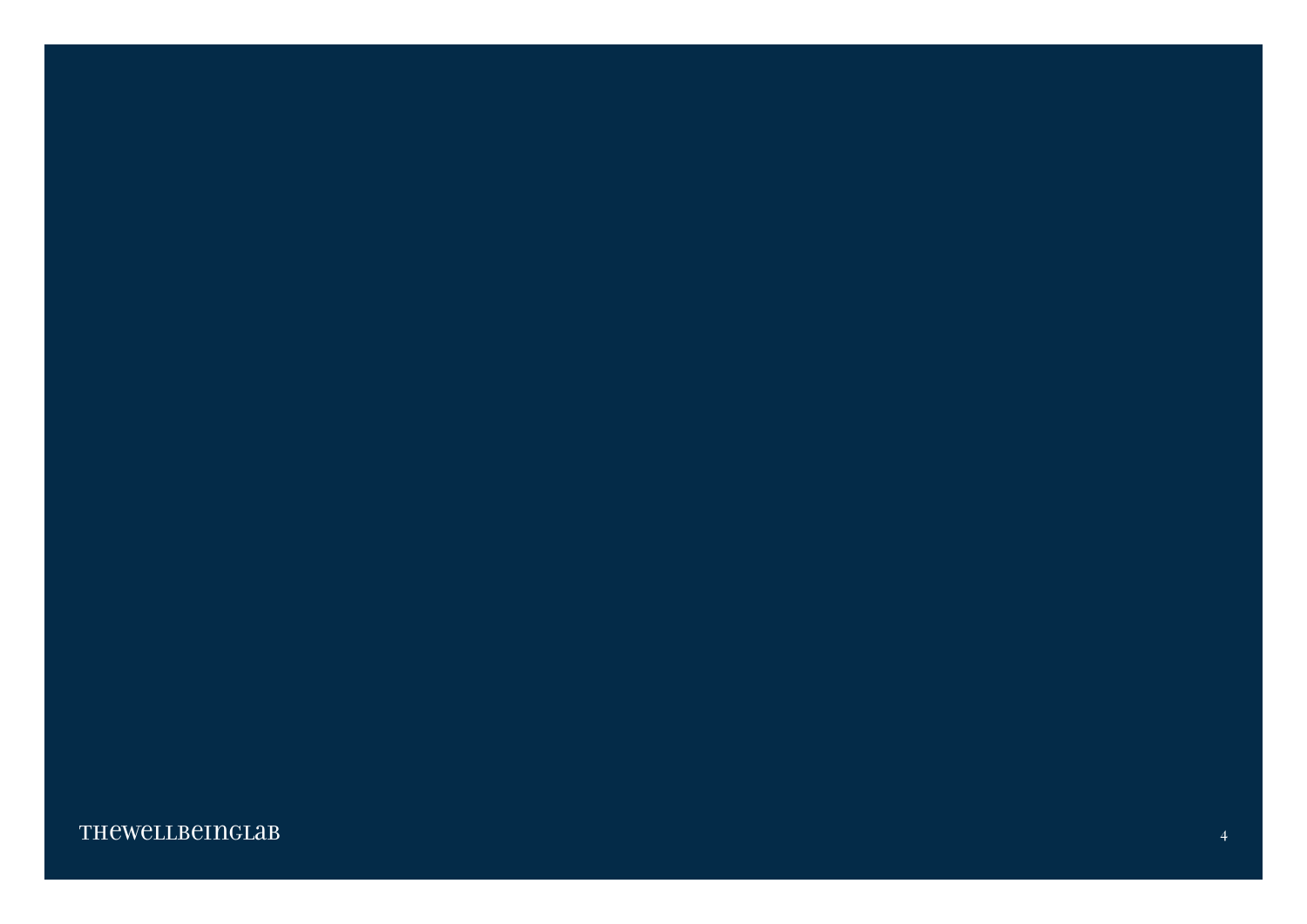## ABOUT THIS STUDY

The Wellbeing Lab Workplace Survey was first conducted in September 2018. A sample of 1,002 randomly selected employees across Australia completed the survey, providing one of the largest comprehensive evaluations of the State of Wellbeing in Australian Workplaces since 2010.

The Workplace Survey was a variant of the PERMAH Wellbeing Survey (**[www.permahsurvey.com](http://www.permahsurvey.com)**) developed by Dr. Peggy Kern from the University of Melbourne. The refined survey was designed to help employees and their organizations better understand the factors supporting and undermining wellbeing in the workplace and to more intelligently shape workplace wellbeing strategies.

In December 2019 we asked a new randomly selected sample of 1,007 Australian workers the same questions. Results supported the consistency and validity of the original findings. In addition, based on emerging industry trends and feedback, several new questions were added to help us better understand how the struggles workers had identified were impacting their wellbeing.

Respondents were representative of the Australian workforce and included:

| 505 |
|-----|
| 500 |
| 2   |
|     |

| AGE GROUPS      |     |
|-----------------|-----|
| $25 - 34$ years | 281 |
| $35 - 44$ years | 252 |
| $45 - 54$ years | 253 |
| $55 - 65$ years | 221 |

| <b>AGE GROUPS</b>      |     |
|------------------------|-----|
| <b>New South Wales</b> | 324 |
| Victoria               | 258 |
| Queensland             | 206 |
| South Australia        | 71  |
| Western Australia      | 106 |
| <b>ACT</b>             | 16  |
| Tasmania               | 22  |
| Northern Territory     |     |

| <b>JOB ROLES</b>         |     |
|--------------------------|-----|
| Owners                   | 102 |
| <b>Directors</b>         | 16  |
| C-Suite/Managers         | 176 |
| Professionals            | 257 |
| <b>Technical Experts</b> | 58  |
| Co-ordinators            | 31  |
| Administrative           | 139 |
| <b>Customer Service</b>  | 109 |
| Contractors              | 38  |
| Other                    | 81  |
|                          |     |

Industries were representative of Australian workplaces including Agriculture, Banking, Education, Telecommunications, Manufacturing, Mining, Science, Trades and Tourism.

If you would like more information about this report or additional findings by gender, age, location, job role or industry (not reported), please contact **[chelle@thewellbeinglab.com](mailto:chelle@thewellbeinglab.com)**.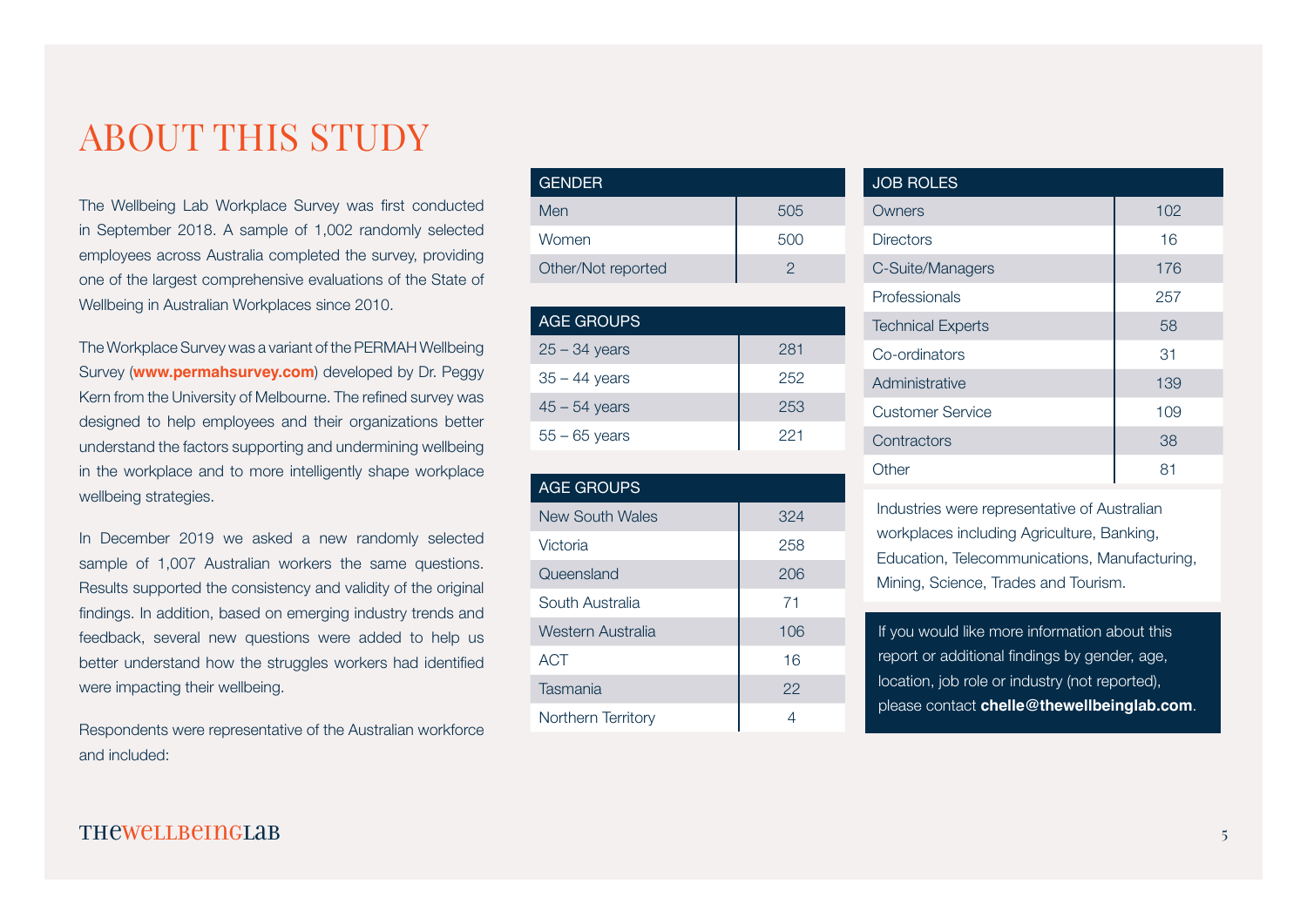## XELLBEING IN<br>
NELLBEING IN<br>
AUSTRALIAN WORKPLACES WELLBEING IN

In its simplest form, wellbeing is the ability to feel good and function effectively as we navigate the inevitable highs and lows of work and life. Studies – including this one – find that how we feel (physically, emotionally and socially) and how we perform at work have a mutually enhancing cycle. Work provides opportunities for ongoing learning and development, meaningful achievements and connecting with others, which nourish our wellbeing. And when we feel physically, mentally and socially well, we bring more energy, focus and motivation to work and are more productive. Thriving occurs when we consistently feel and function well

# 14.7%

AUSTRALIAN WORKERS WERE CONSISTENTLY THRIVING, VERSUS 18.7% IN 2018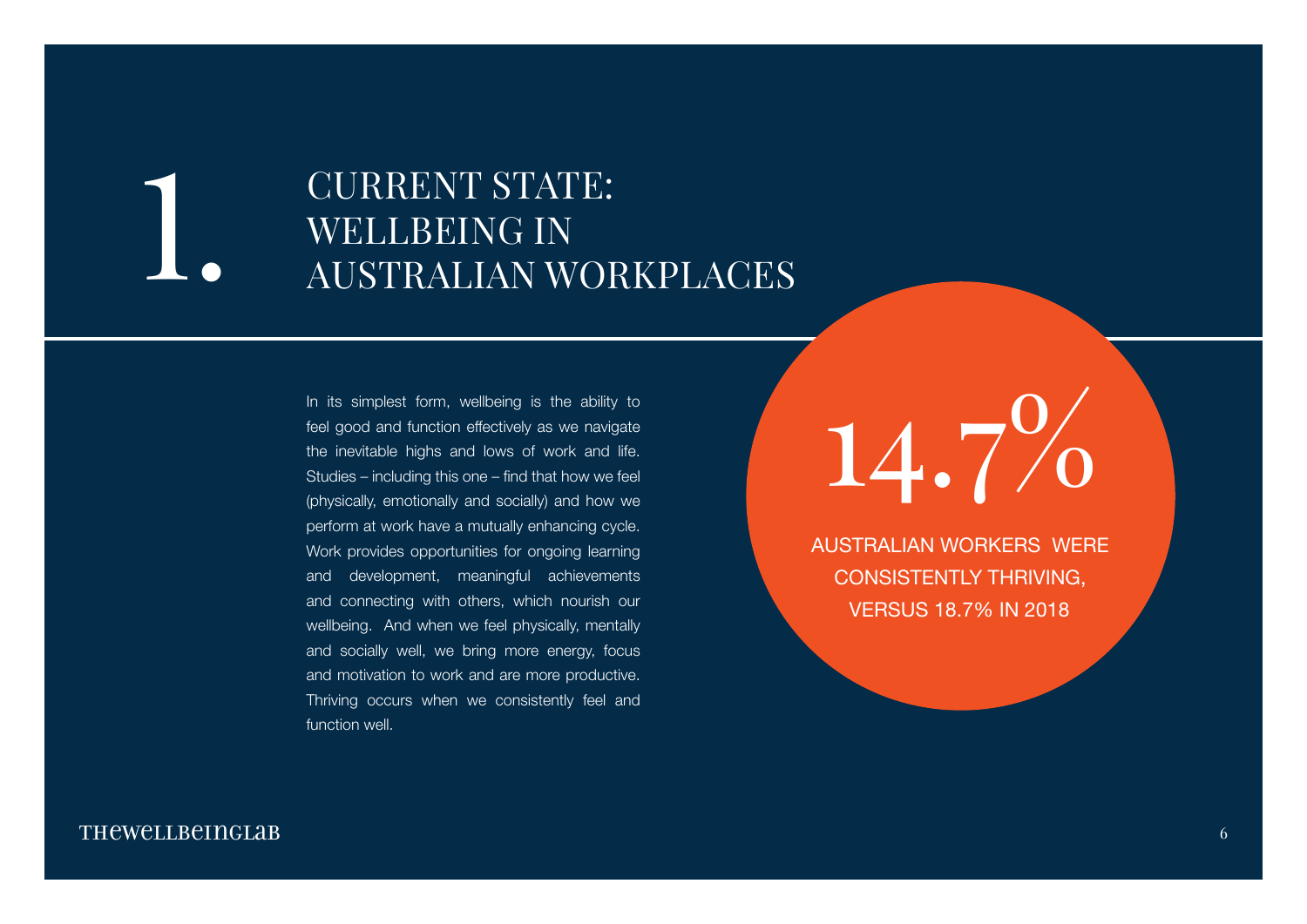## THRIVING ≠ PROBLEM FREE

Wellbeing ranges from languishing (low levels of wellbeing) to thriving (high levels of wellbeing). We might imagine that those who thrive have problem-free lives. But in our 2018 study, we discovered that 37% of Australian workers reported that they were living well despite struggles and that their levels of job satisfaction and performance were no different from workers who reported that they were consistently thriving.

We were intrigued by the result. Perhaps it was a fluke in the sample or the wording of the question. And then we saw the same pattern in a survey of 1,000 US workers. And this pattern was replicated in the 2019 Australian sample.

Notably, both workers who reported consistently thriving and workers who reported living well despite struggle were statistically more likely to have higher levels of job satisfaction, better performance and greater commitment to their organization. They were also likely to report higher levels of performance for their team and their organization.

It appears that it is possible to thrive despite struggle, and it is possible to not experience wellbeing even in the absence of struggle.

#### STATE OF WELLBEING

#### STATE OF WELLBEING IN AUSTRALIAN WORKPLACES



#### STATE OF WELLBEING BY INDIVIDUAL OUTCOMES

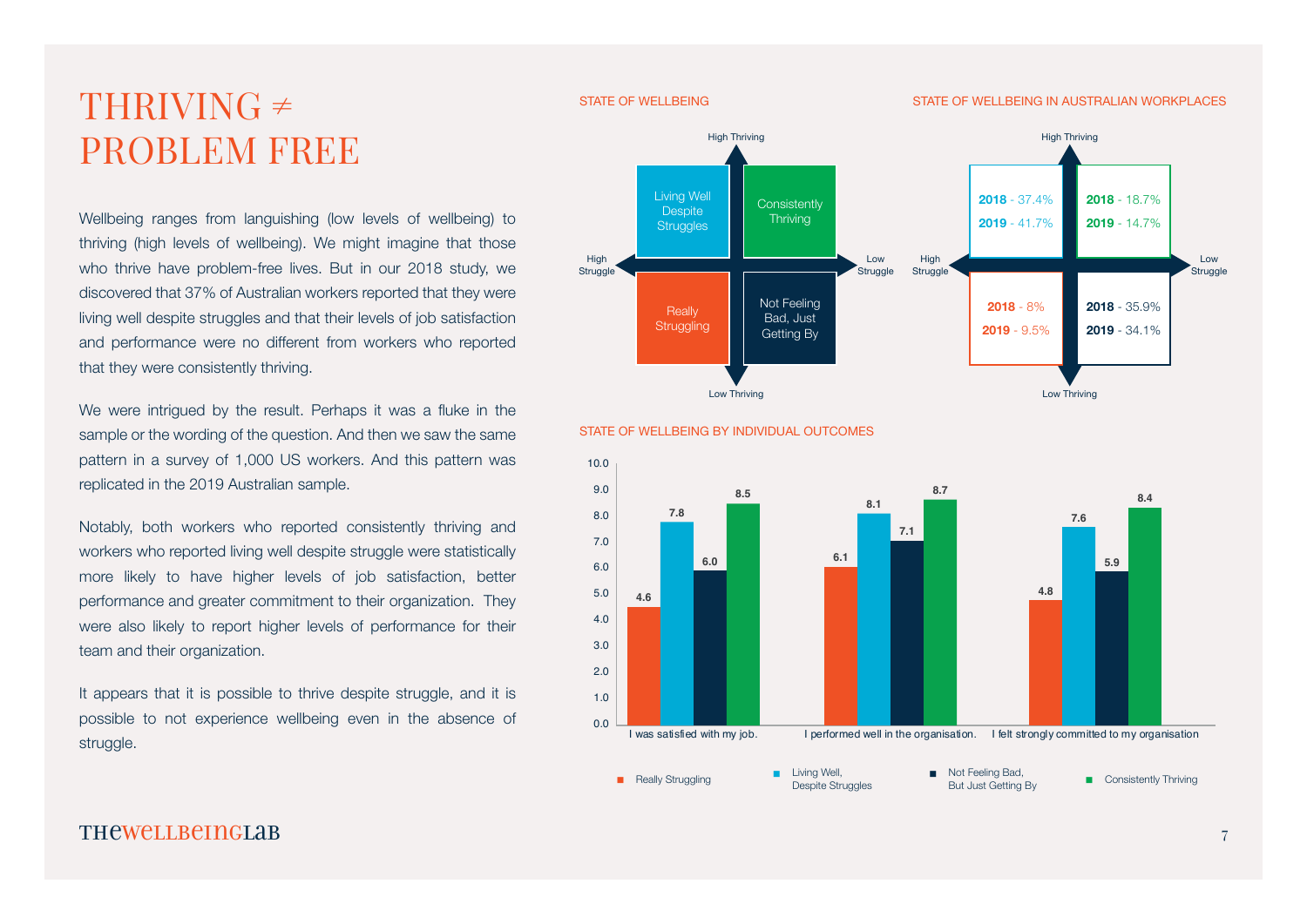### CONTEXT MATTERS

Our results support numerous other studies that indicate that the personal and professional context of workers impacts employee wellbeing.

Men were more likely to report that were consistently thriving. while women were more likely to report that they were *living well*, despite struggle.

Workers aged 55+ years were the most likely to be consistently thriving or living well despite struggles. Workers aged 35-44 years were the most likely to be really struggling.

Workers in job roles with more autonomy (i.e., owners, c-level/ managers and contractors) were more likely to report they were consistently thriving. In contrast, workers in customer service roles were the most likely to be not feeling bad, but just getting by or really struggling.

Workers in banking, finance and insurance, community and social services, and hospitality and tourism were more likely to be really struggling. Workers in IT and telecommunications, retail and call centres, transportation and warehousing industries were most likely to be not feeling bad, but just getting by. Workers in banking, finance and insurance were also the most likely to be consistently thriving.

#### STATE OF WELLBEING BY GENDER





STATE OF WELLBEING BY AGE

Not Feeling Bad, Not Feeling Bad,<br>But Just Getting By **Demonstrative Consistently Thriving** 



Despite Struggles

#### STATE OF WELLBEING BY JOB ROLE

#### **THEWELLBEINGLAB**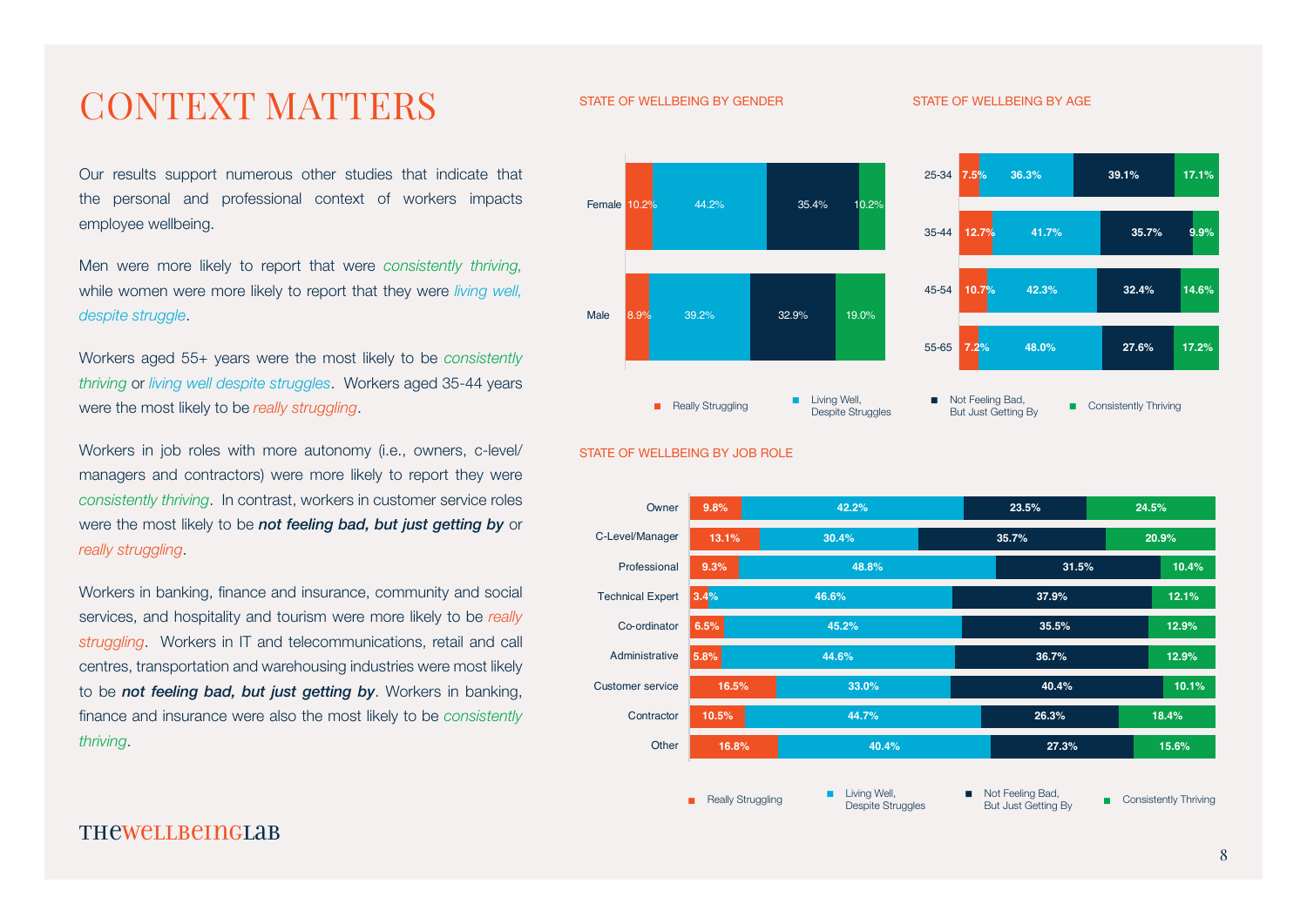# AN AH-HA MOMENT

Our findings make it clear that feelings of struggle and stress don't have to undermine people's wellbeing or performance – in fact, they can enhance it provided they know how to respond to these signs as

opportunities for learning and growth.<br>Does your definition of workplace wellbeing give wour definition of workplace wellbeing<br>give workers the permission to struggle?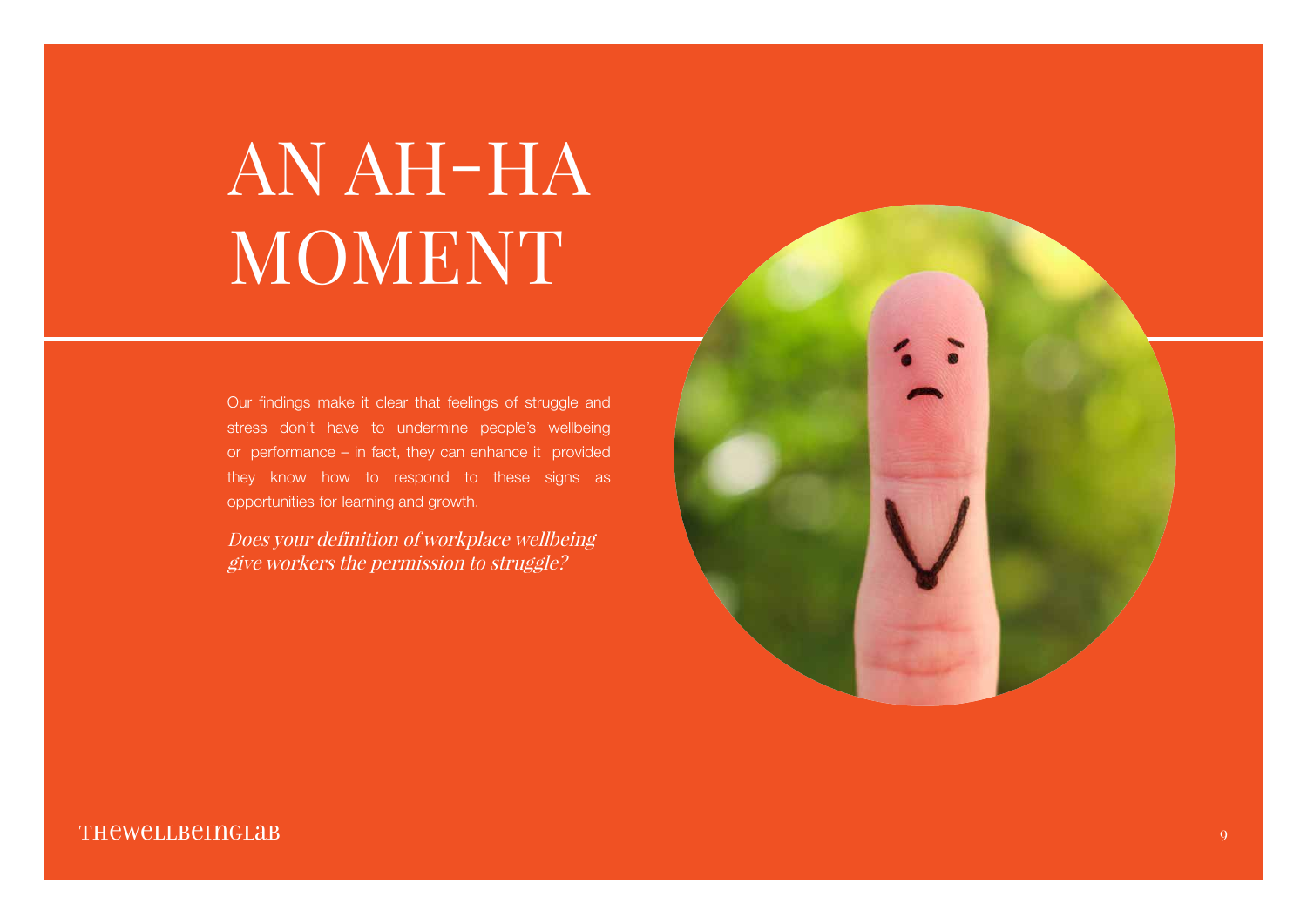## WELLBEING REQUIRES WAY POWER, WILL POWER & WE POWER

Our levels of wellbeing naturally ebb and flow as we experience the ups and downs of life. Thus, the goal is not to constantly achieve the highest amount of wellbeing, but rather to use our wellbeing scores to help ourselves and others become more intelligent and active agents who can effectively engage in and function well at work, regardless of what life throws at us. How can we be more intelligent and active agents? Our findings indicate three key ingredients: ability (way power), motivation (will power) and psychological safety (we power).

# 51%

AUSTRALIAN WORKERS FELT VERY CONFIDENT TO MANAGE THEIR WELLBEING, VERSUS 49% IN 2018.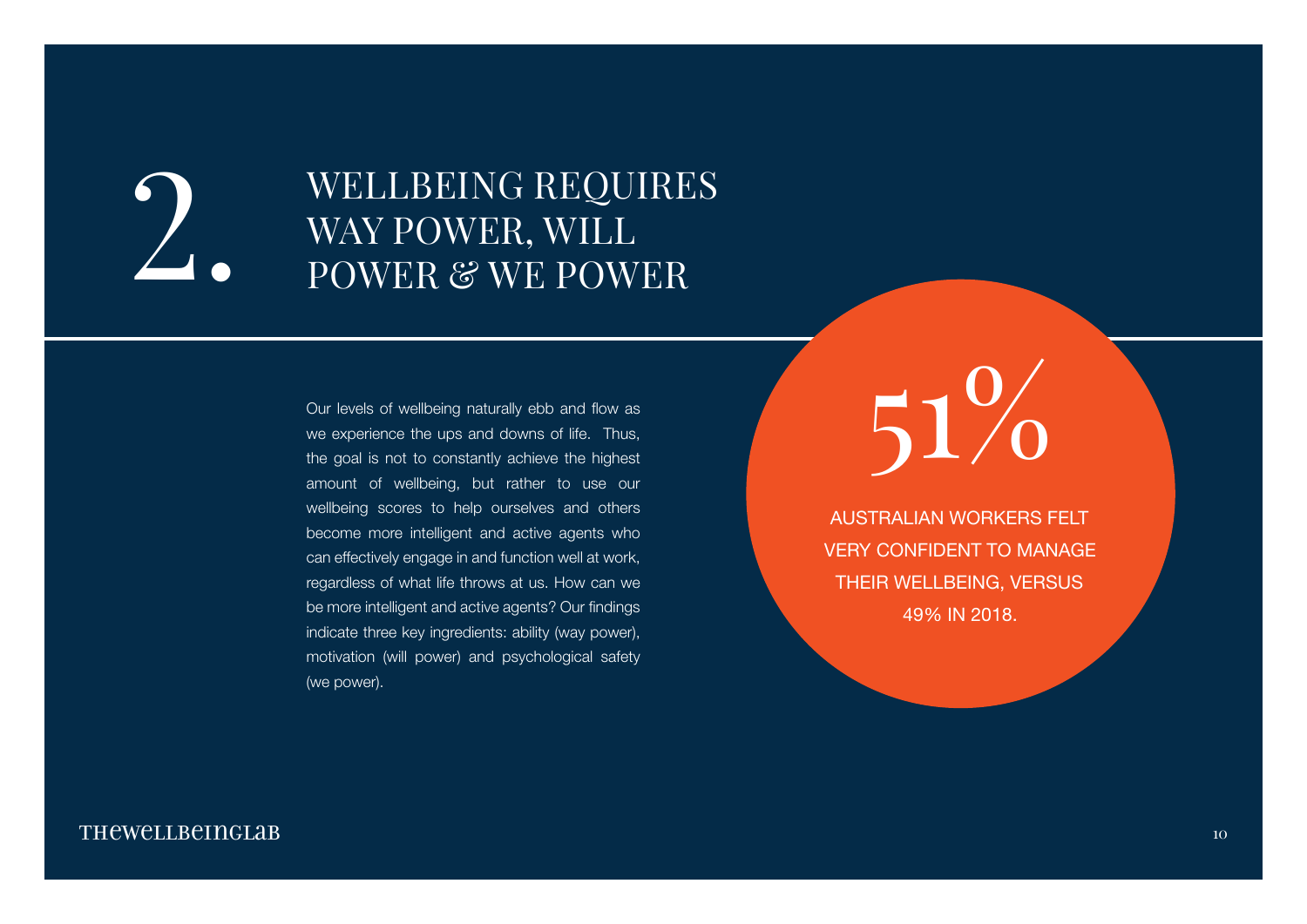## WAY POWER AND WILL POWER

Workers who reported higher levels of confidence in their ability to care for their own wellbeing were statistically more likely to be consistently thriving or living well despite struggles than other workers. Put simply, they have the way power to effectively care for their wellbeing – be that the knowledge, tools, or the support they need.

Given the investment many Australian workplaces are making in wellbeing, it was encouraging to see a slight increase from 48% to 51% in workers' confidence and ability to manage their wellbeing.

But ability alone is not enough. Thriving does not simply happen, but takes ongoing effort. Workers who reported higher levels of motivation to improve their wellbeing were also statistically more likely to be consistently thriving or living well despite struggles than other workers. Put simply, they have the will power to take actions to care for their wellbeing, whether through on-going engagement in health-promoting activities or learning new strategies.

Way power and will power provide workers with the tools they need to be more intelligent and active agents in caring for their wellbeing. They also can be sources of support for others who may be struggling with their wellbeing.



#### STATE OF WELLBEING BY ABILITY & MOTIVATION



#### the well being a state of the state of the state of the state of the state of the state of the state of the state of the state of the state of the state of the state of the state of the state of the state of the state of t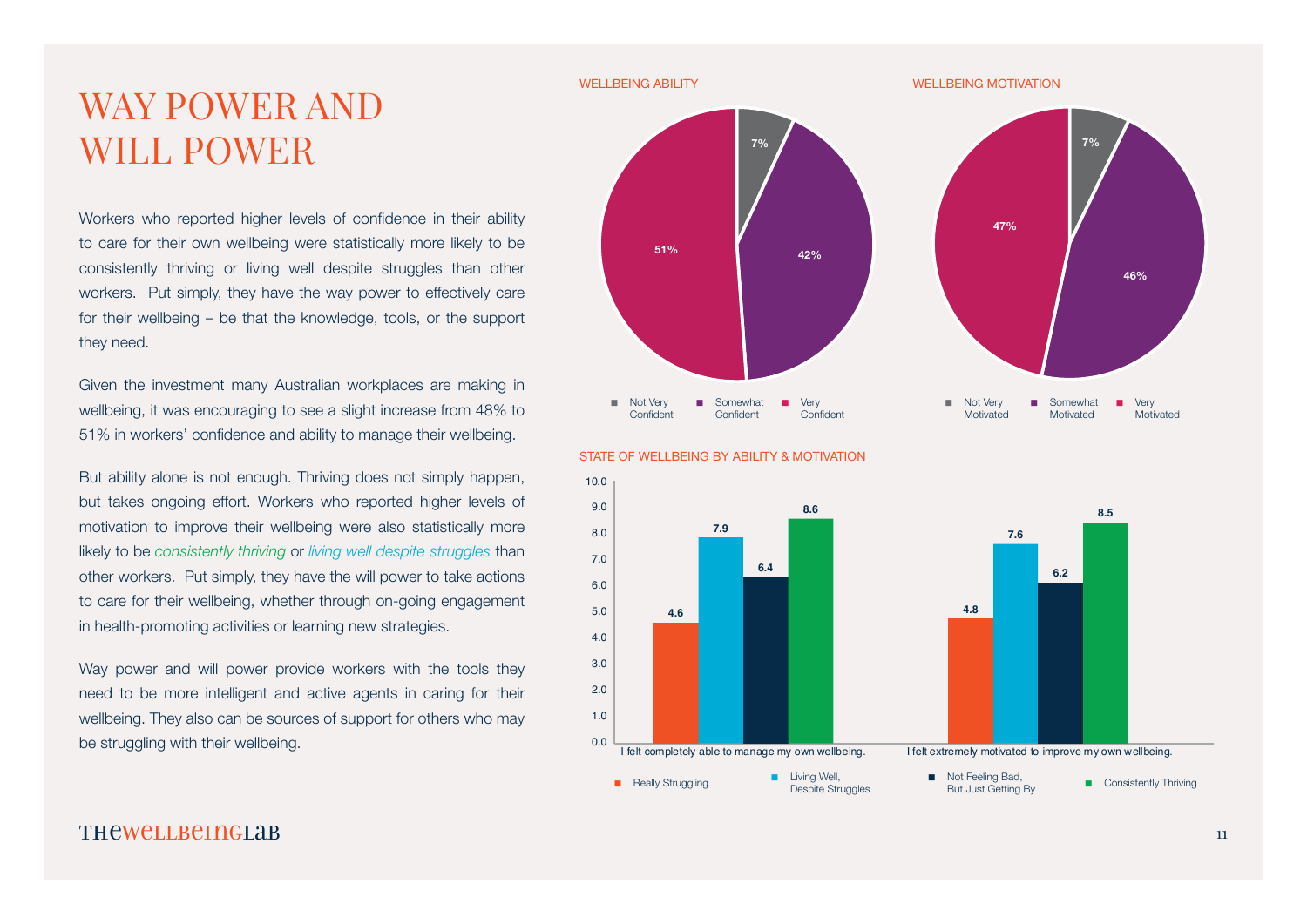## WE POWER PROVIDES SAFETY

Beyond individual way power and will power, the social context of the workplace also matters. Studies – including ours – find that workers experience greater wellbeing and better performance when they feel psychologically safe to bring up problems and talk honestly about mistakes with each other.

Workers who reported higher levels of psychological safety were statistically more likely to be consistently thriving or living well despite struggles than other workers. Wellbeing occurred when workers felt safe and included at work, even if they were struggling.

In contrast, workers who were really struggling or not feeling bad, but just getting by were statistically more likely to report that they felt it best to keep their struggles to themselves at work.

Unfortunately, over half of the sample felt that it was best to keep struggles to themselves some or all of the time, and 12% felt psychologically unsafe in their workplace.

These findings highlight the importance of normalizing struggle as part of wellbeing and creating opportunities for them to talk about struggle as part of normal work experiences.



#### STATE OF WELLBEING BY PSYCHOLOGICAL SAFETY & BEST NOT TO STARE STRUGGLES



#### thewell beinglab 12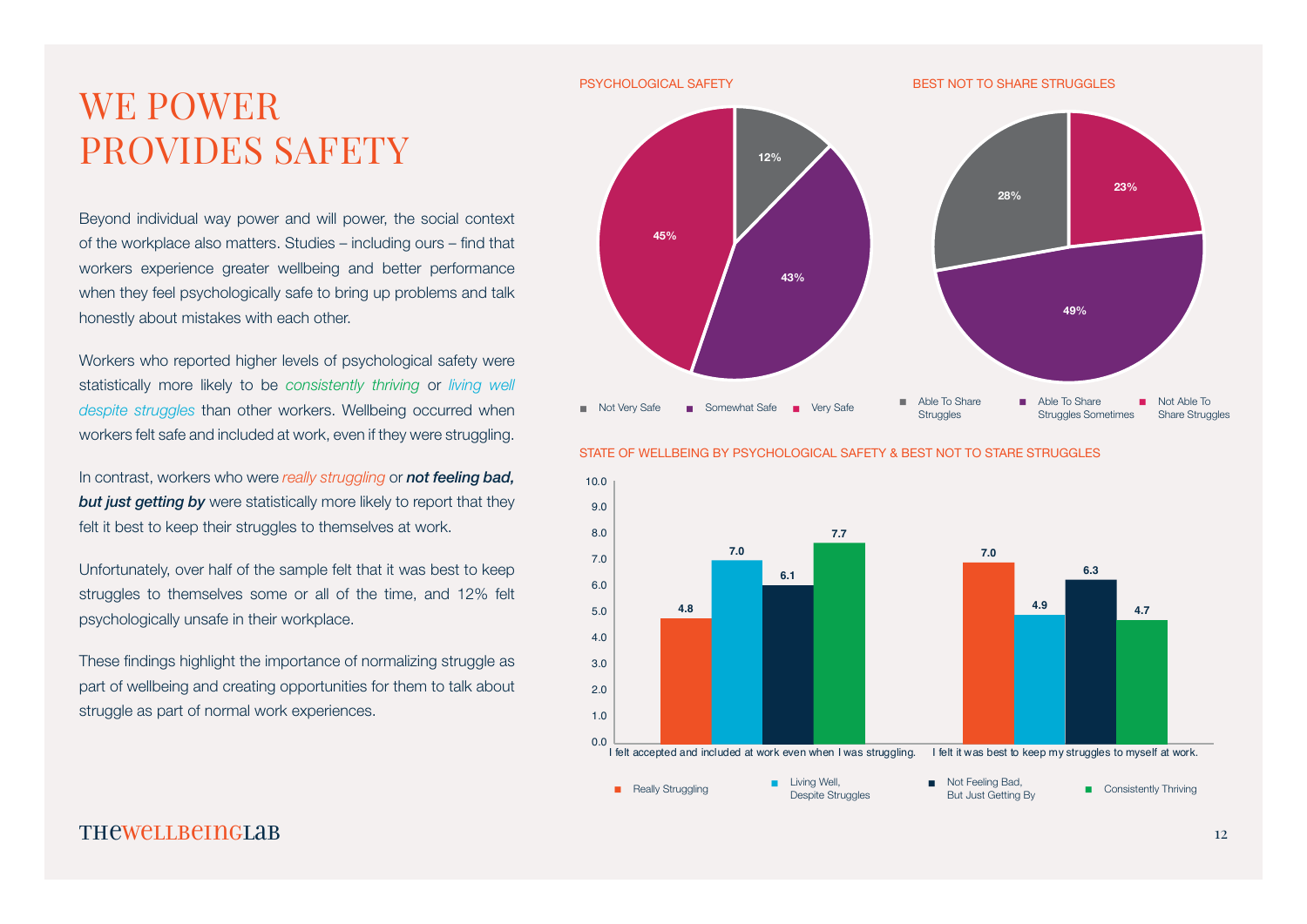# AN AH-HA MOMENT

Normalizing struggle can make it psychologically safer for workers to talk to each other about aspects at work or home that may be undermining their wellbeing. Learning how others navigate struggle can help to improve their ability and motivation to care for themselves and each

other at work.<br>Do your workers feel psychologically safe Do your workers feel psychologically safe<br>enough to talk honestly with each other about *Do your workers feel<br>enough to talk hones<br>their wellbeing?* 

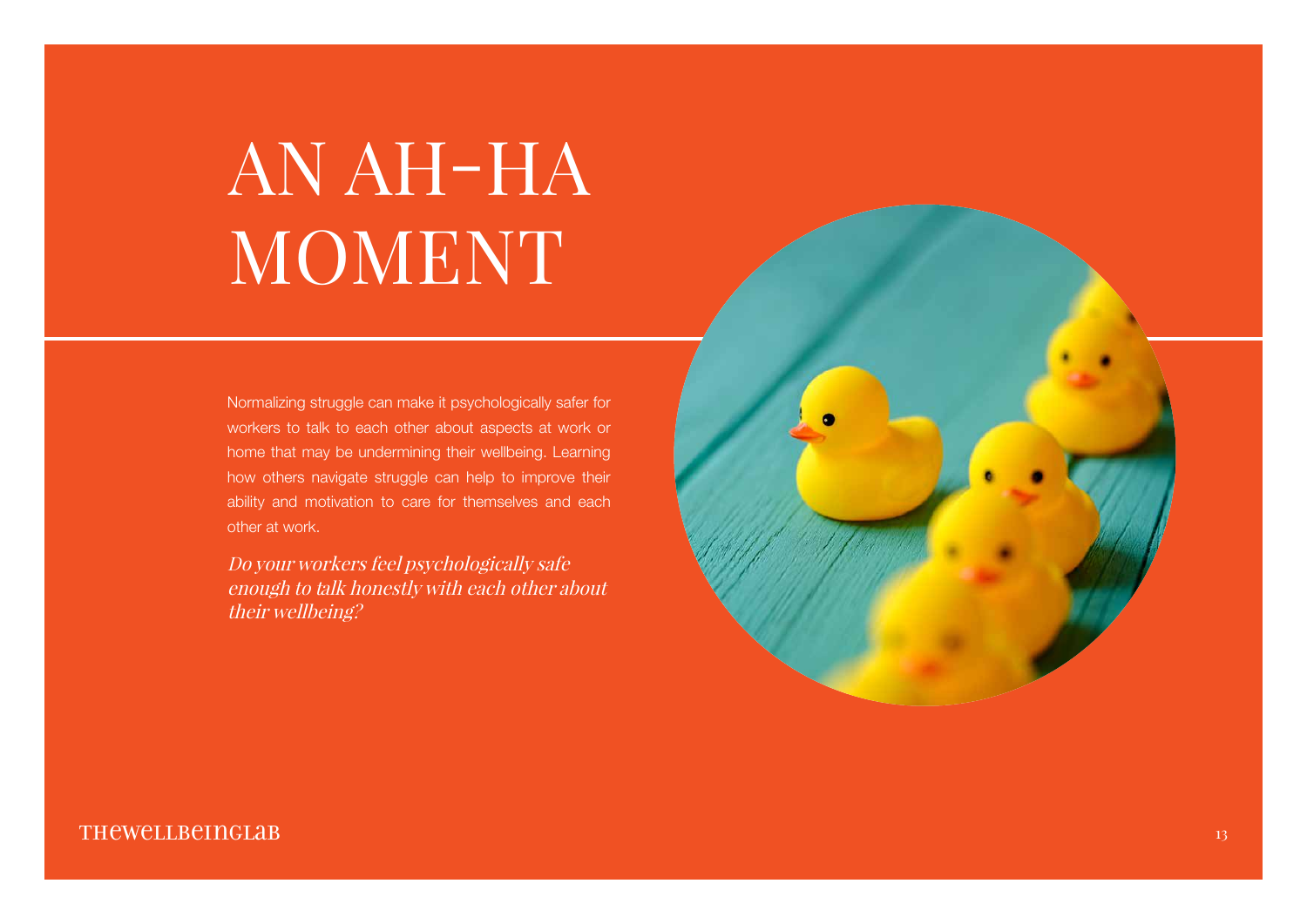## 3. BOOSTING THRIVING: WHY OTHER PEOPLE **MATTER**

Caring for our wellbeing is not a solo endeavour. Wellbeing perceptions, experiences and behaviors are diverse and spread through a complicated web of social connections.

# 22%

AUSTRALIAN WORKERS RATED THEIR RELATIONSHIPS AS CRITICAL TO BOOSTING THEIR WELLBEING.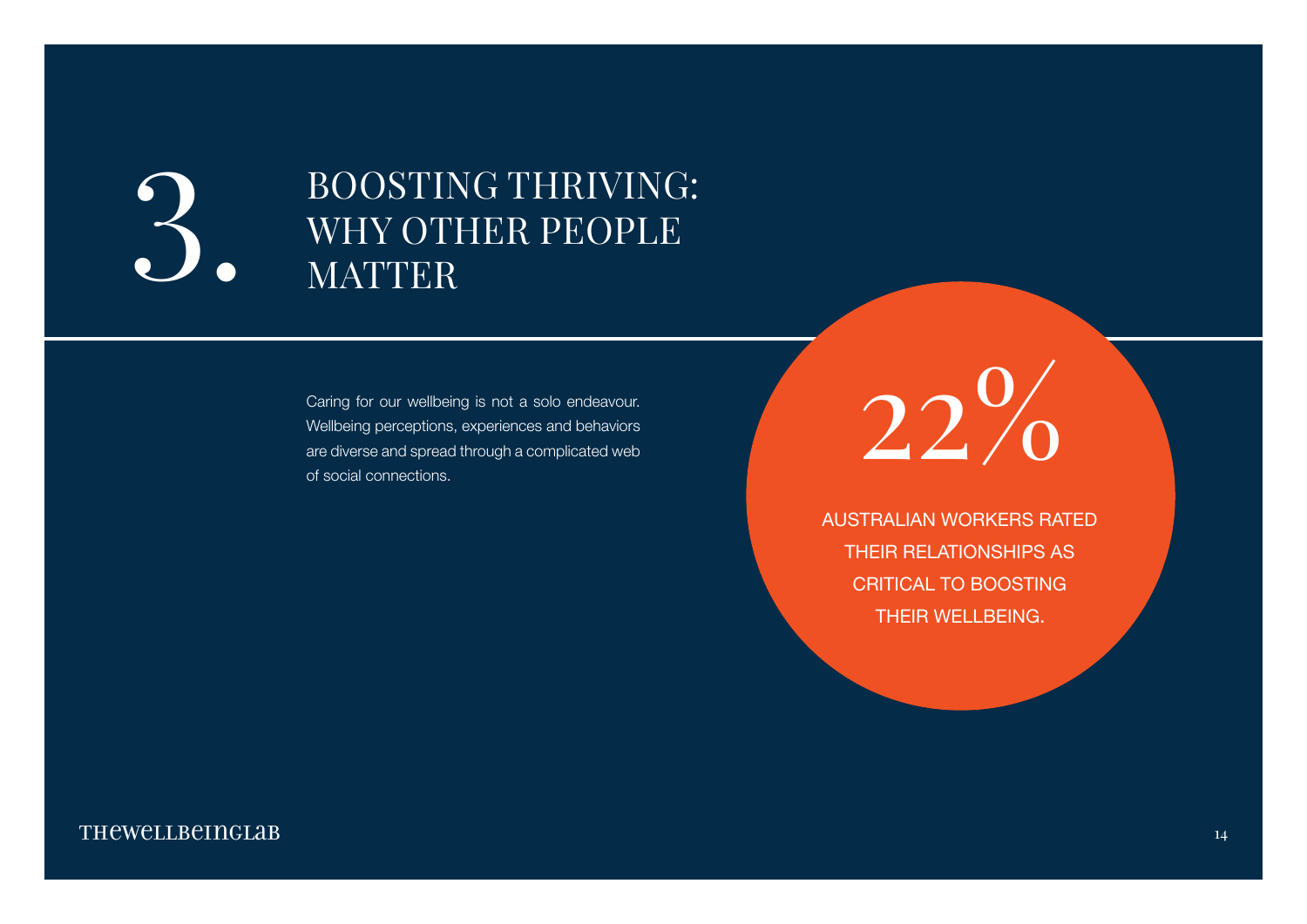### WELLBEING IS DIVERSE

One way to understand, measure and action evidence-based approaches for improving wellbeing is Professor Martin Seligman's PERMAH Wellbeing Framework, which suggests that wellbeing comprises: positive emotions, engagement, relationships, meaning, accomplishment and health.

Each of the PERMAH factors provide indications of our overall feelings of wellbeing. Importantly, there is no single number or specific domain that indicates thriving. Depending on one's values and preferences, different profiles are ideal for different people. But as the six factors are interconnected and influence one another, feeling poorly in one area can result in feeling poorly in other areas as well.

Workers who were consistently thriving or living well despite struggle reported statistically higher scores on all PERMAH factors than other workers. Meaning was particularly important for those living well despite struggle, and relationships were important across all groups.

Workers, especially those who were really struggling, reported low levels of positive emotion and physical health compared to other workers.

#### HIGHEST PERMAH WELLBEING FACTORS





PERMAH WELLBEING FACTORS BY MEAN

#### STATE OF WELLBEING BY PERMAH WELLBEING FACTORS



#### THEWELLBEINGLAB 15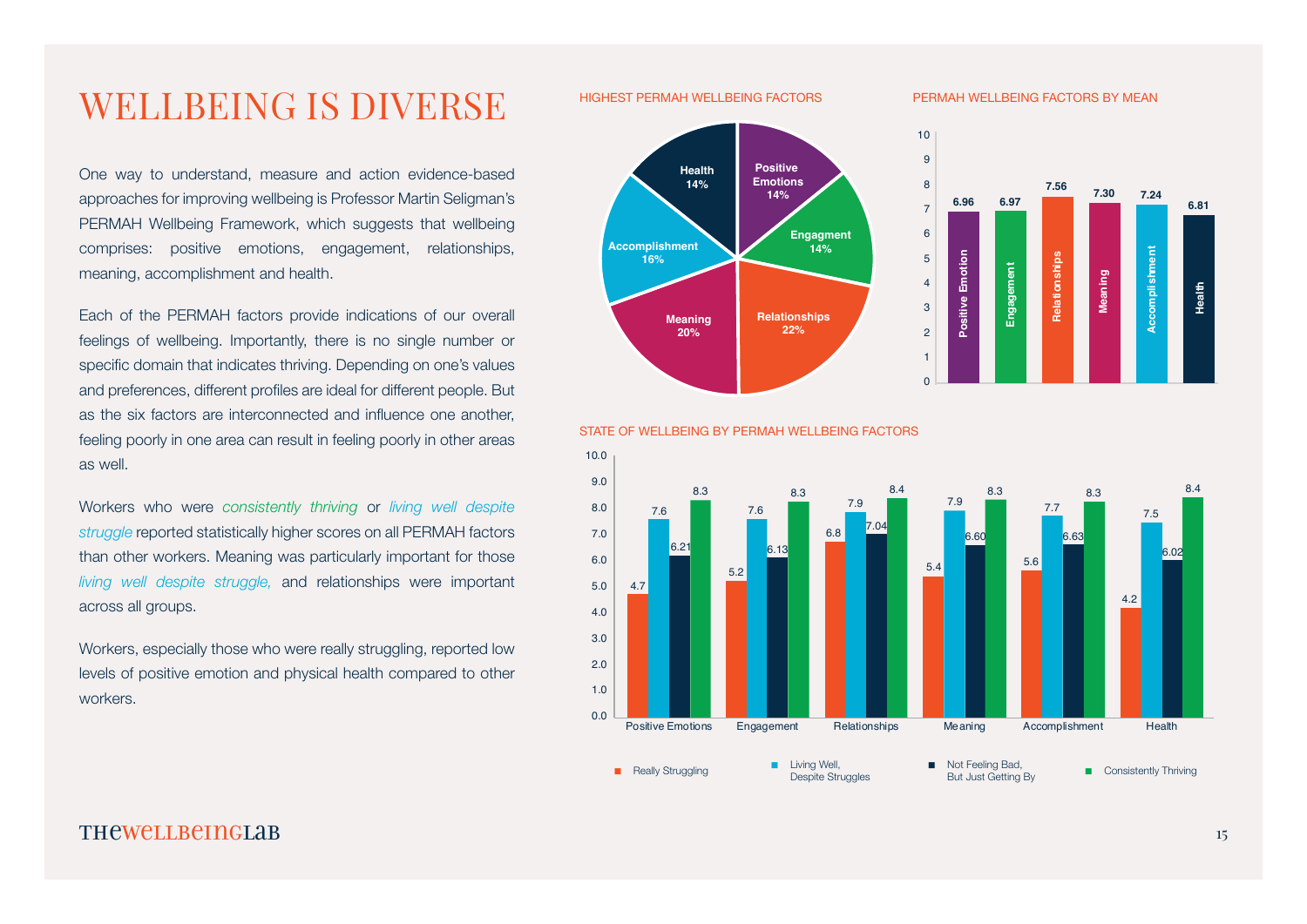## WELLBEING IS **COLLECTIVE**

Studies find that wellbeing is collective in nature. As we saw in 2018, across the PERMAH factors, participants believed that their personal wellbeing was generally higher than the wellbeing of their team or their organization, especially for the relationship and physical health dimensions.

The team and organization scores represent workplaces norms, attitudes and actions that undermine or amplify individual experiences of wellbeing. Given that researchers have found these factors can be contagious, it is important for workplaces to be mindful of the impact their choices are having on workers.

For example, studies have found that workplaces that support people's basic psychological needs of autonomy (having a sense of freedom of choice in one or more ways), competence (able to do one's work, learn and grow), and relatedness (connecting deeply with others) make it easier for people to thrive consistently. Our data suggests that the extent to which these needs were being met help to distinguish those who were consistently thriving and living well despite struggles from other workers.

#### COLLECTIVE PERMAH WELLBEING FACTORS



#### WORKPLACE SELF-DETERMINATION WELLBEING NUTRIENTS

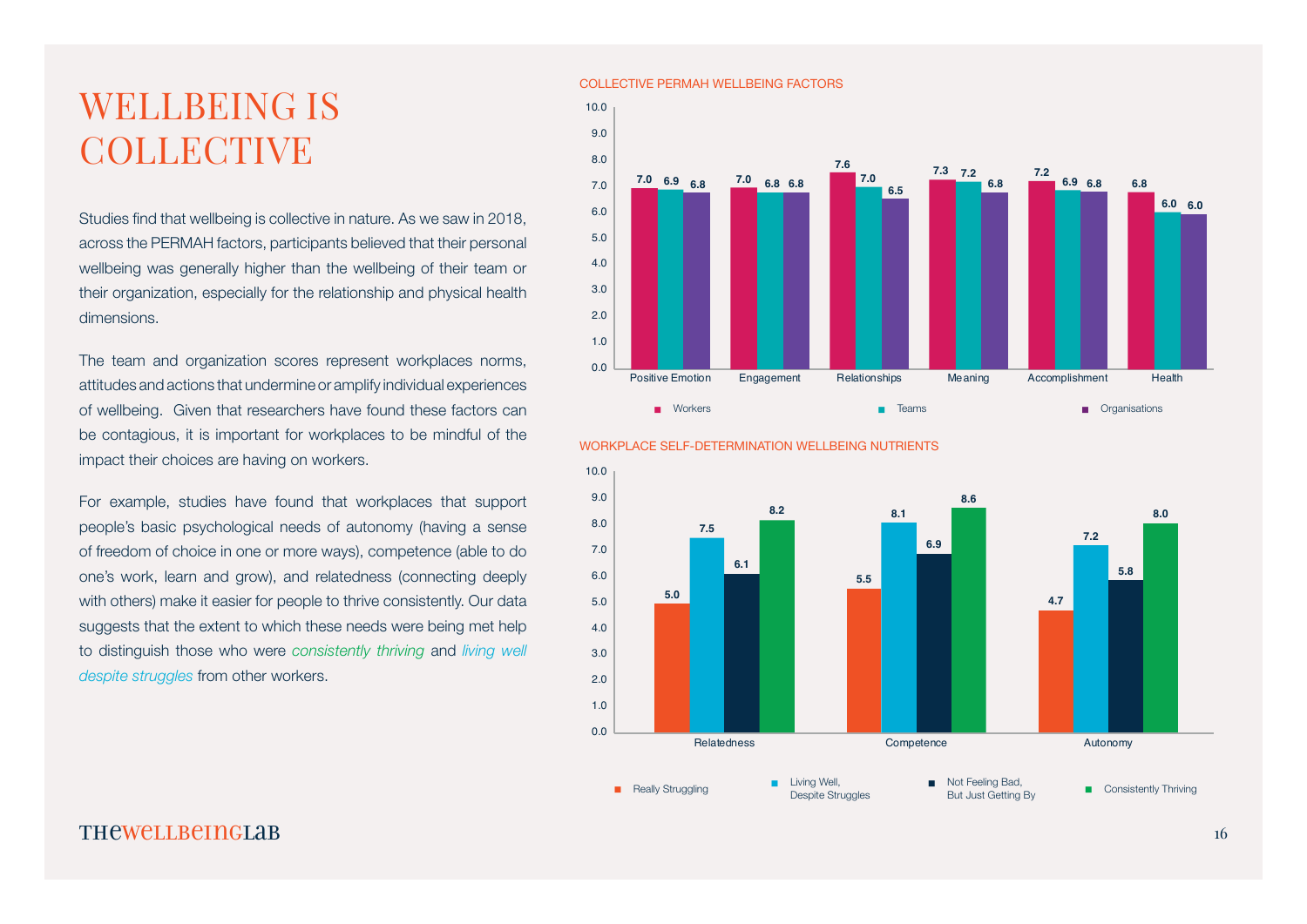## WELLBEING REQUIRES SUPPORT

Unfortunately, we found that over a third of workplaces are providing no support for people's wellbeing. Workers who were not feeling bad but just getting by or really struggling were significantly more likely to be in workplaces where no support is available.

For workplaces that do provide wellbeing support, Employee Assistance Programs (EAPs) were the most popular form of support offered, but were also seen as the least effective. In contrast, wellbeing coaching, which was offered in less than 10% of workplaces, was seen as the most effective form of wellbeing support. Every form of support was more likely to improve workers' ability to care for their wellbeing than doing nothing.

Workers who were *consistently thriving* and those who were living well despite struggle were statistically more likely to be provided with wellbeing coaching and wellbeing workshops to support their wellbeing. While the continued investment in employee health (the 3Fs of fruit, fitness and flu shots) and EAPs is encouraging, workplaces need to recognize that more diverse forms of workplace wellbeing supports may be required to improve the ability and motivation of workers to care for their wellbeing.

#### WORKPLACE SUPPORT



#### STATE OF WELLBEING BY WELLBEING SUPPORT



#### WELLBEING ABILITY BY WORKPLACE SUPPORT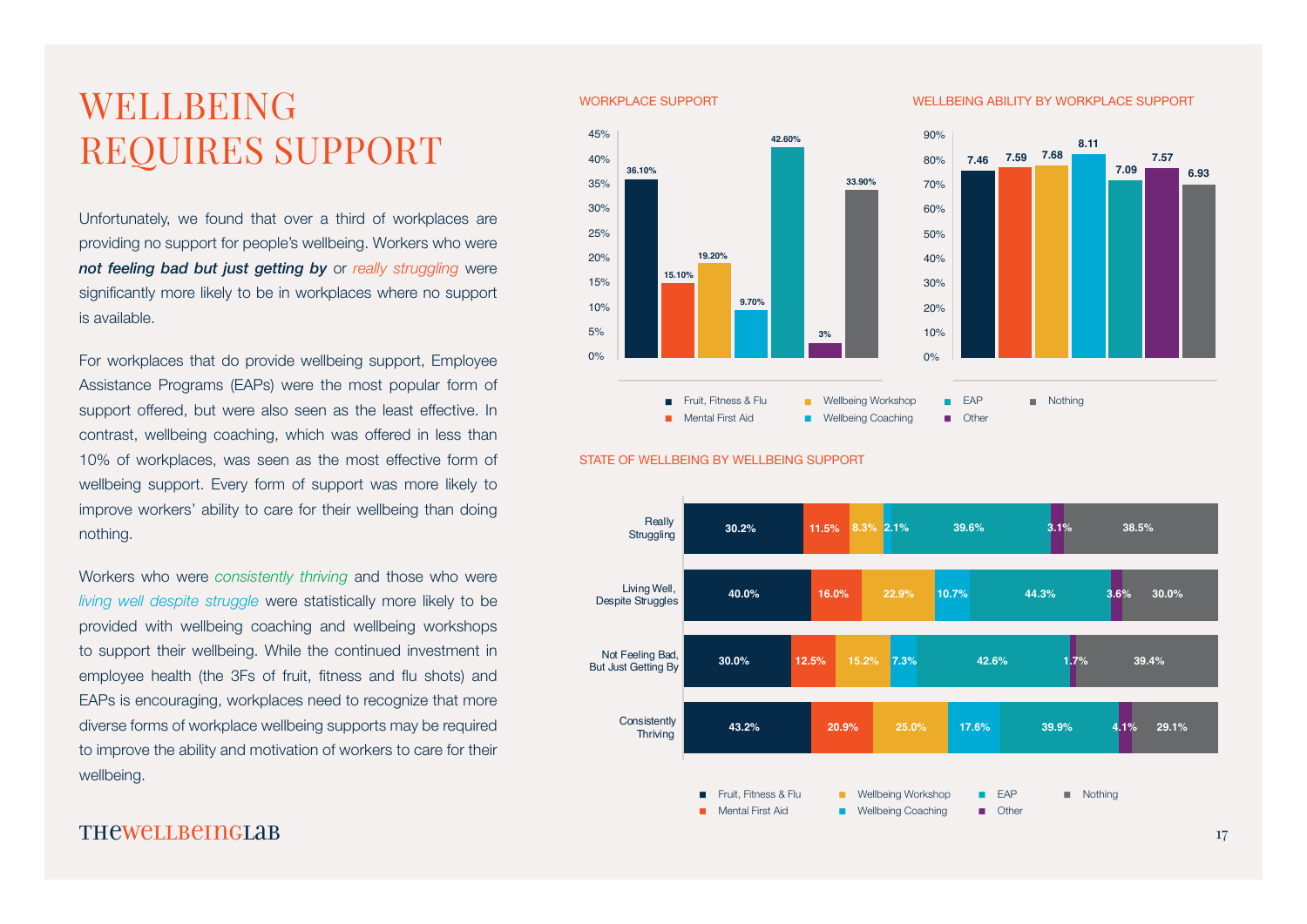## AN AH-HA MOMENT

Caring for workers' wellbeing requires diverse and sustained support at the levels of 'me' (workers), 'we' (teams) and 'us' (whole workplace) to create a thriving workplace environment.<br>Does your wellbeing strategy prioritize

diverse forms of support to help workers, Does your wellbeing strategy prioritize<br>diverse forms of support to help workers,<br>teams and your workplace care for each<br>ather's wellbeins? diverse forms of suppo<br>teams and your workpl<br>other's wellbeing?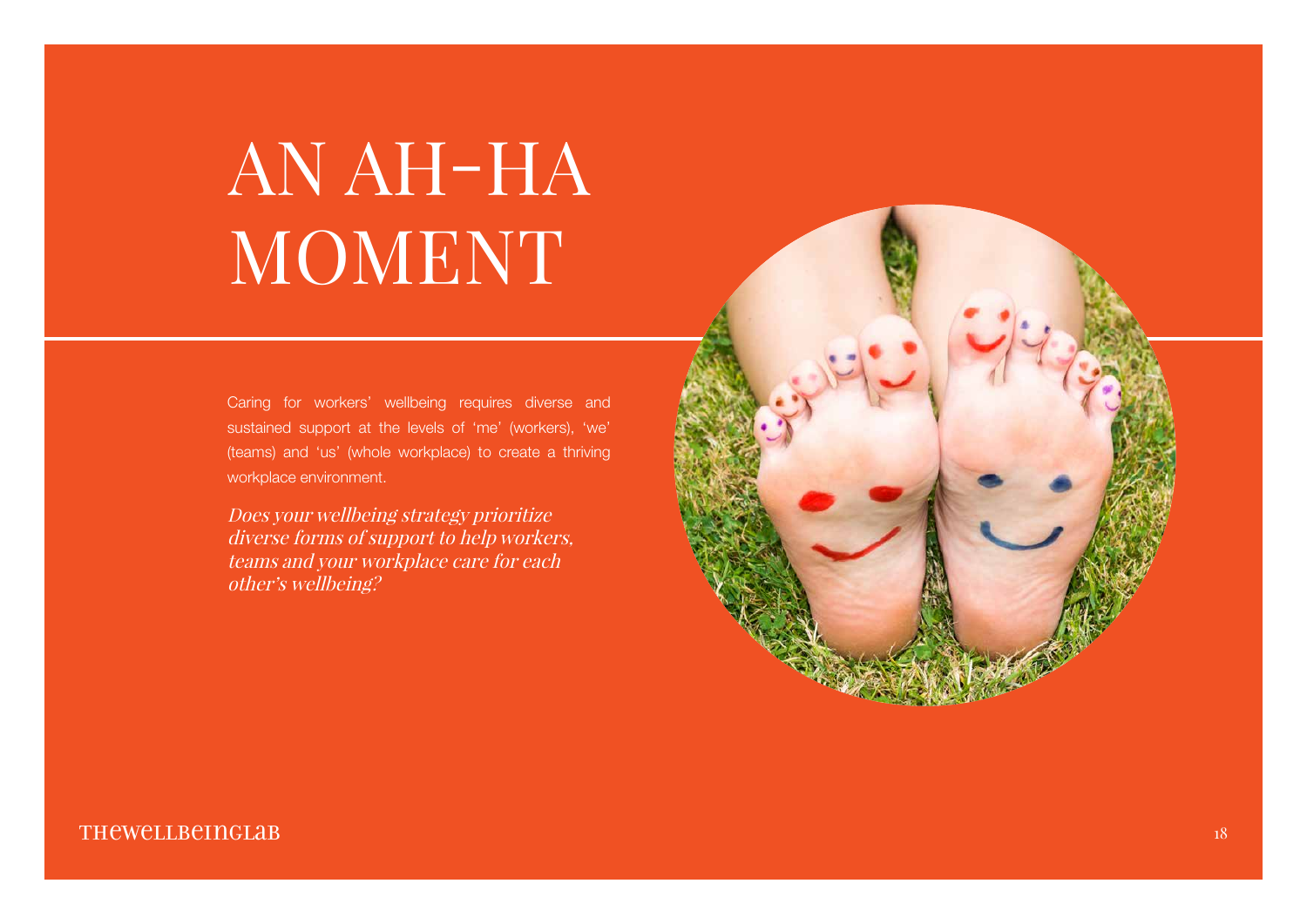## REDUCING STRUGGLE: MANAGING MENTAL HEALTH.

Feelings of struggle and stress are signs that something important for us is unfolding and needs our attention and action. It's when struggle is ignored and avoided for too long that people start breaking. To avoid prolonging struggle unnecessarily, we must be able to notice when we or others are struggling, ask for help when needed and have the way power  $+$  will power  $+$  we power to ease our suffering.

# 31.8%

AUSTRALIAN WORKERS REPORT THAT THE BIGGEST CAUSE OF STRUGGLE AT WORK IS THEIR MENTAL HEALTH.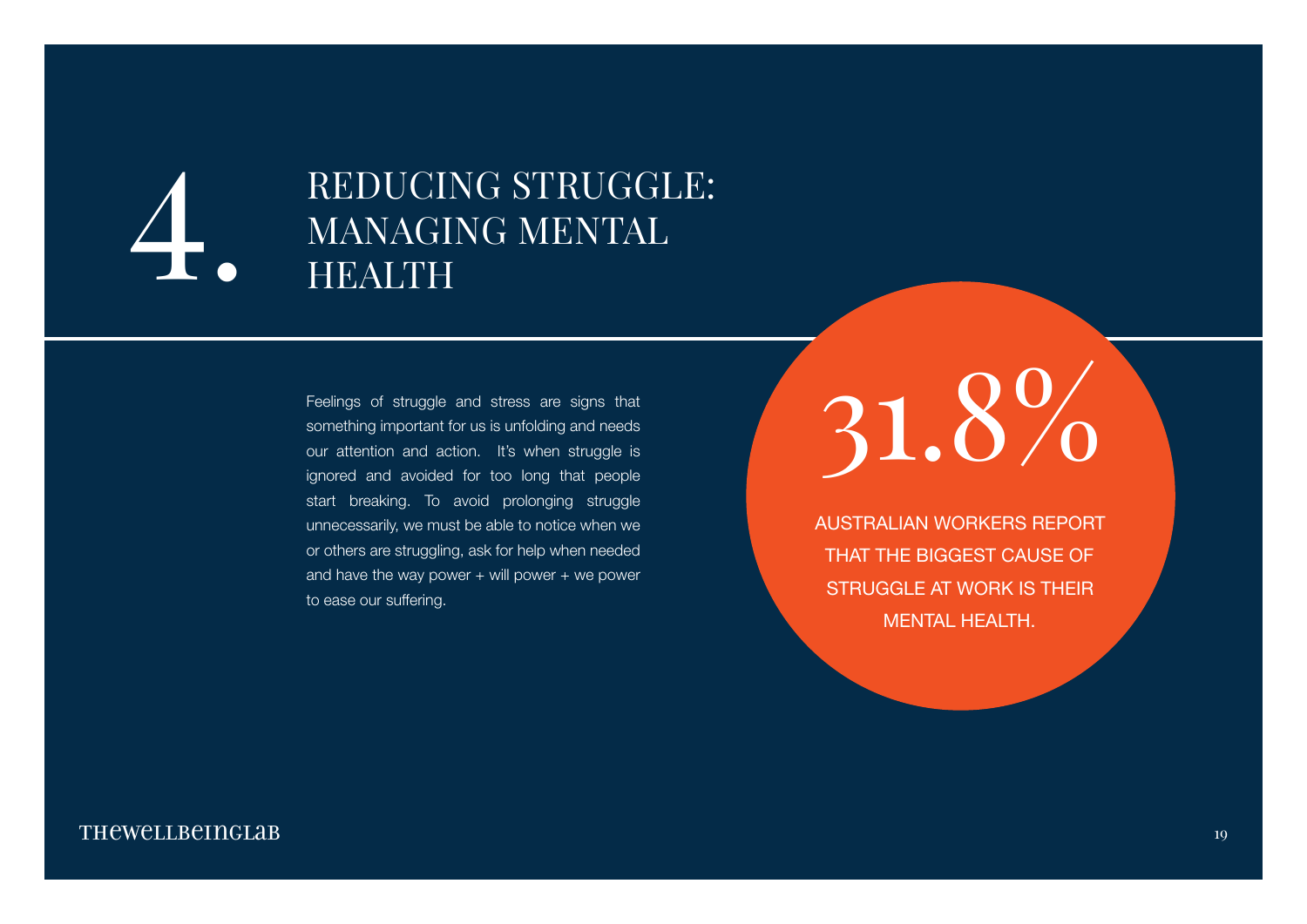## BIGGEST CAUSES OF STRUGGLE

The leading cause of struggle (31.8%), especially for those who were **not feeling bad but just getting by** and for those who were really struggling, was their mental health. Workers who were *living well despite struggle* were less likely to struggle with mental health; instead, struggles arose from other people at work, their physical health or money at home.

Relationships are a double-edged sword, depending on the quality of those relationships. While workers' relationships with others were the biggest boost for their wellbeing, 51% of workers felt lonely sometimes or very lonely. Dealing with their colleagues and clients at work, one's boss and people outside of work represented 57% of reported struggles.

Struggling with their physical health was also a common challenge for many workers (26.6%), particularly those who were not feeling bad but just getting by and those who were really struggling. Managing money at home also was a common struggle (23.9%).

Of concern, workers who were really struggling were more likely to struggle with every challenge listed, with the exception of caring for others.



#### STATE OF WELLBEING BY STRUGGLES

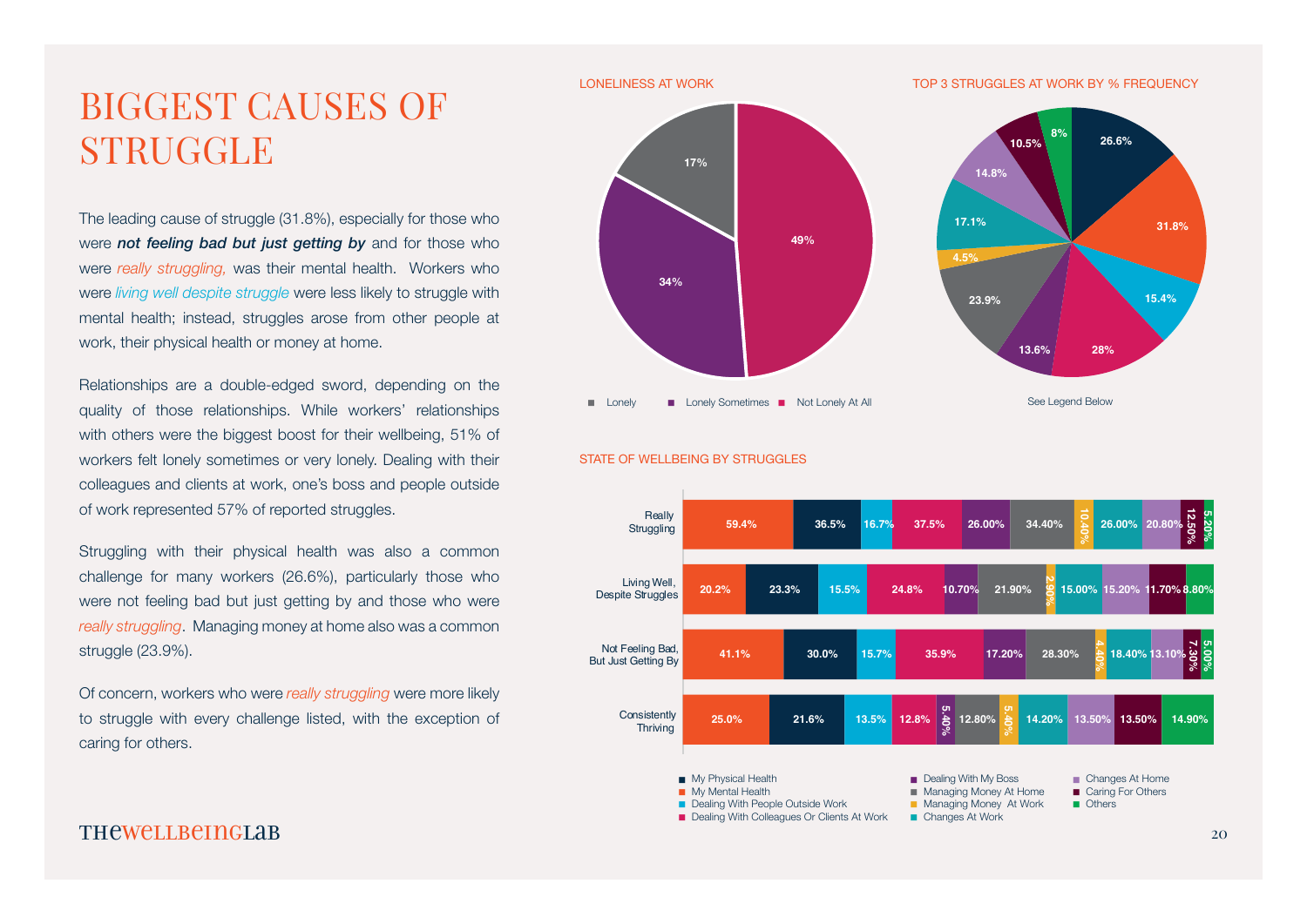## NOTICING STRUGGLE

Workers were most likely to report feeling tired and lacking energy as the first thing they notice when they're struggling. This was followed by feeling anxious/short tempered and a change in sleeping habits.

Workers who were *living well despite struggle* were significantly more likely to notice any signs of struggle than other workers.

Workers who were not feeling bad but just getting by and those who were really struggling were more likely to notice that they were feeling anxious and short tempered.

Workers who were consistently thriving were more likely to notice that their eating habits had changed, or be asked by people if they were okay.

#### MOST COMMON SIGNS OF STRUGGLE



STATE OF WELLBEING COMMON SIGNS OF STRUGGLE

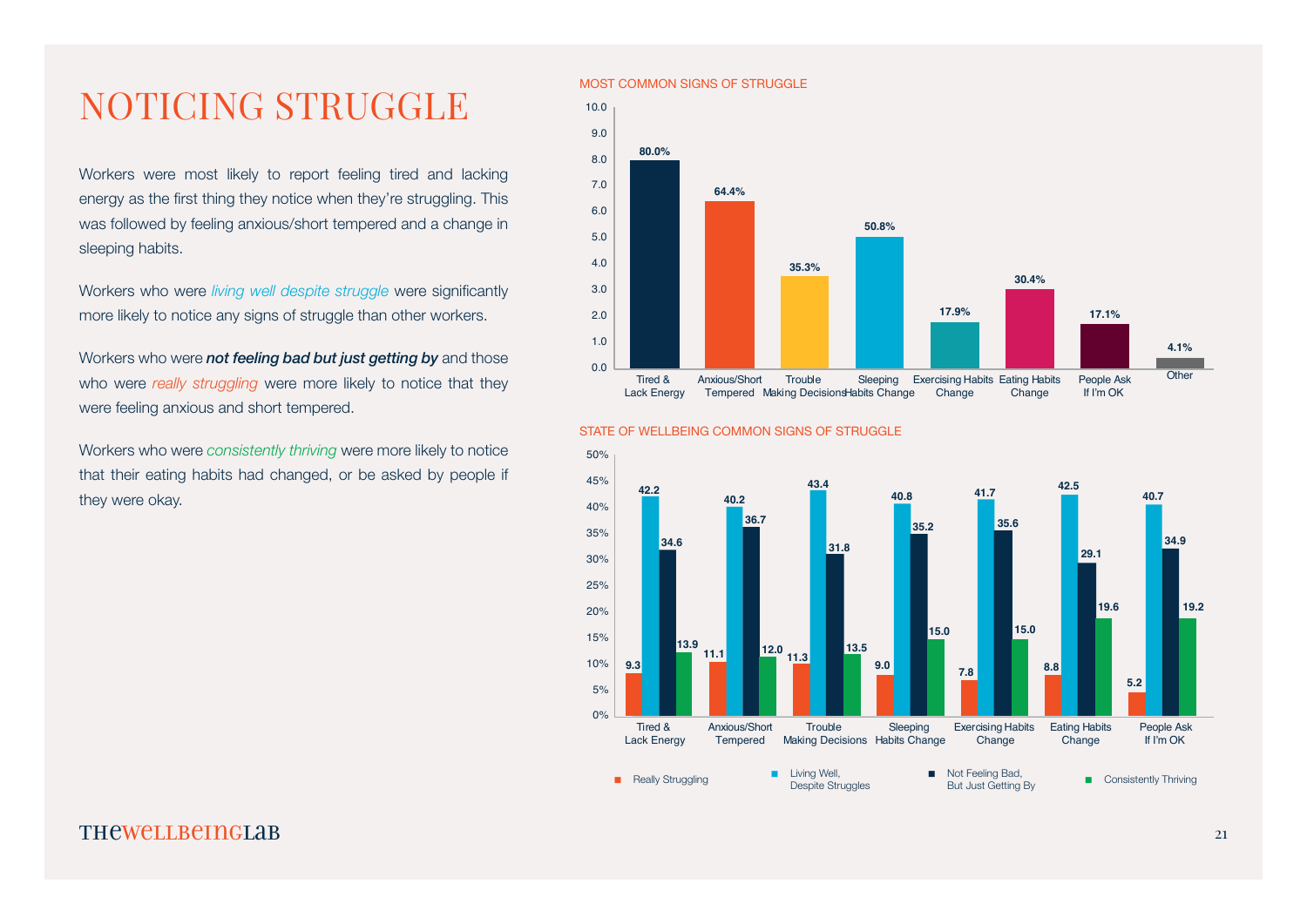## RELUCTANCE TO ASK FOR HELP

Workers who asked others for help when struggling were significantly more likely to experience higher levels of wellbeing. Yet 1 in 5 workers indicated that they would never tell anyone that they are struggling, with workers who are not feeling bad but just getting by or those who are really struggling less likely than other workers to seek help.

Of concern, fewer workers were willing to reach out for help to people at work than in 2018.

Pointing again to the importance of relationships, workers were most likely to turn to someone outside of work for help, even though people outside of work were less effective in supporting wellbeing. Within the workplace, team members were the most likely people workers turned to for help and were generally a good form of support.

Worth noting is that workers rarely (3.2%) asked the Human Resource team for help, but those who did found them the most helpful support.

Supporting the "we power" of wellbeing, the data suggests that HR teams, leaders and team members all appear to have a valuable role to play when it comes to supporting workers' wellbeing.

#### FIRST PERSON I ASK FOR HELP WHEN STRUGGLING

#### 0% 5% 10% 15% 20% 25% 30% 35% 40% 45% **22.4% 6.0% 6.9% 32.5% 20.2% 17.8% 35.6% 20.0% 17.6% 14.7% 3.2% 3.3%** 0% 10% 20% 30% 40% 50% 60% 70% 80% 90% **7.67 7.47 8.03 7.26 6.91 6.53** Lighter Colour = 2018 Results Darker Colour = 2019 Results Theam Member **No. 2008** My Boss **Theory of the Team <b>EAP** Someone Outside Work **Would Never** Tell Anyone

#### STATE OF WELLBEING BY WHO I ASK FOR HELP



#### thewell beinglab 22 and 22 and 23 and 23 and 23 and 23 and 23 and 23 and 23 and 23 and 23 and 23 and 23 and 23

#### WELLBEING ABILITY BY WHO I ASK FOR HELP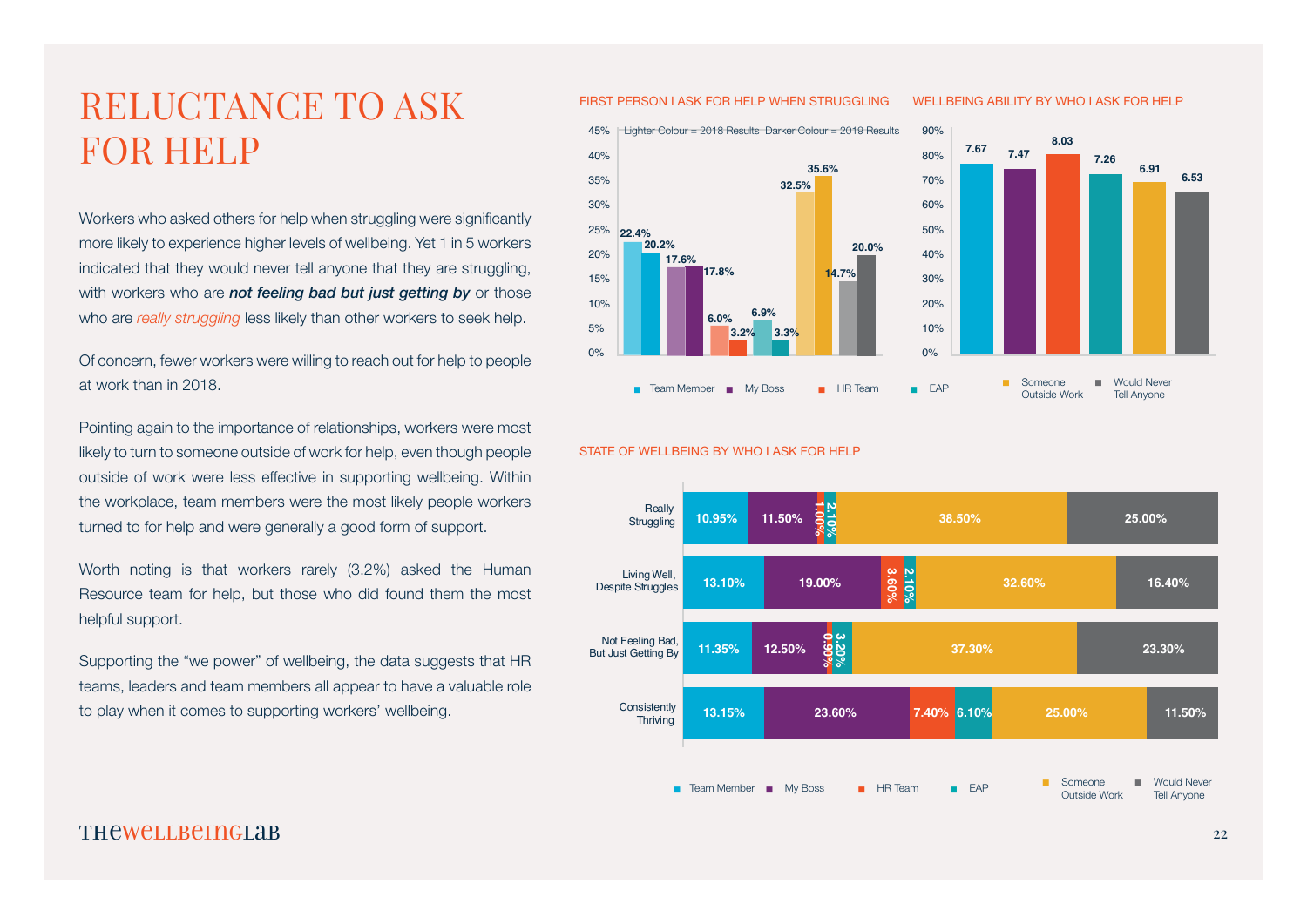# AN AH-HA MOMENT

Workers' ability to notice when they are struggling and their willingness to ask for help – particularly from their HR team, their boss, or team members - impacts their ability to care for their wellbeing as they navigate the common struggles of mental and physical health and challenging workplace relationships.<br>Do you know what the most common

Do you know what the most common<br>struggles are for workers in your workplace?<br>have an you halping your by towns, loodons Do you know what the most common<br>struggles are for workers in your workplace?<br>how are you helping your hr teams, leaders<br>and team mambarg to be the newshologically. struggles are for workers in your workplace?<br>how are you helping your hr teams, leaders<br>and team members to be the psychologically<br>safe pasple to turn to viben workers are how are you helping your hr teams, leaders<br>and team members to be the psychologically<br>safe people to turn to when workers are<br>struggling with their wallboing? safe people to turn to when workers are<br>struggling with their wellbeing?

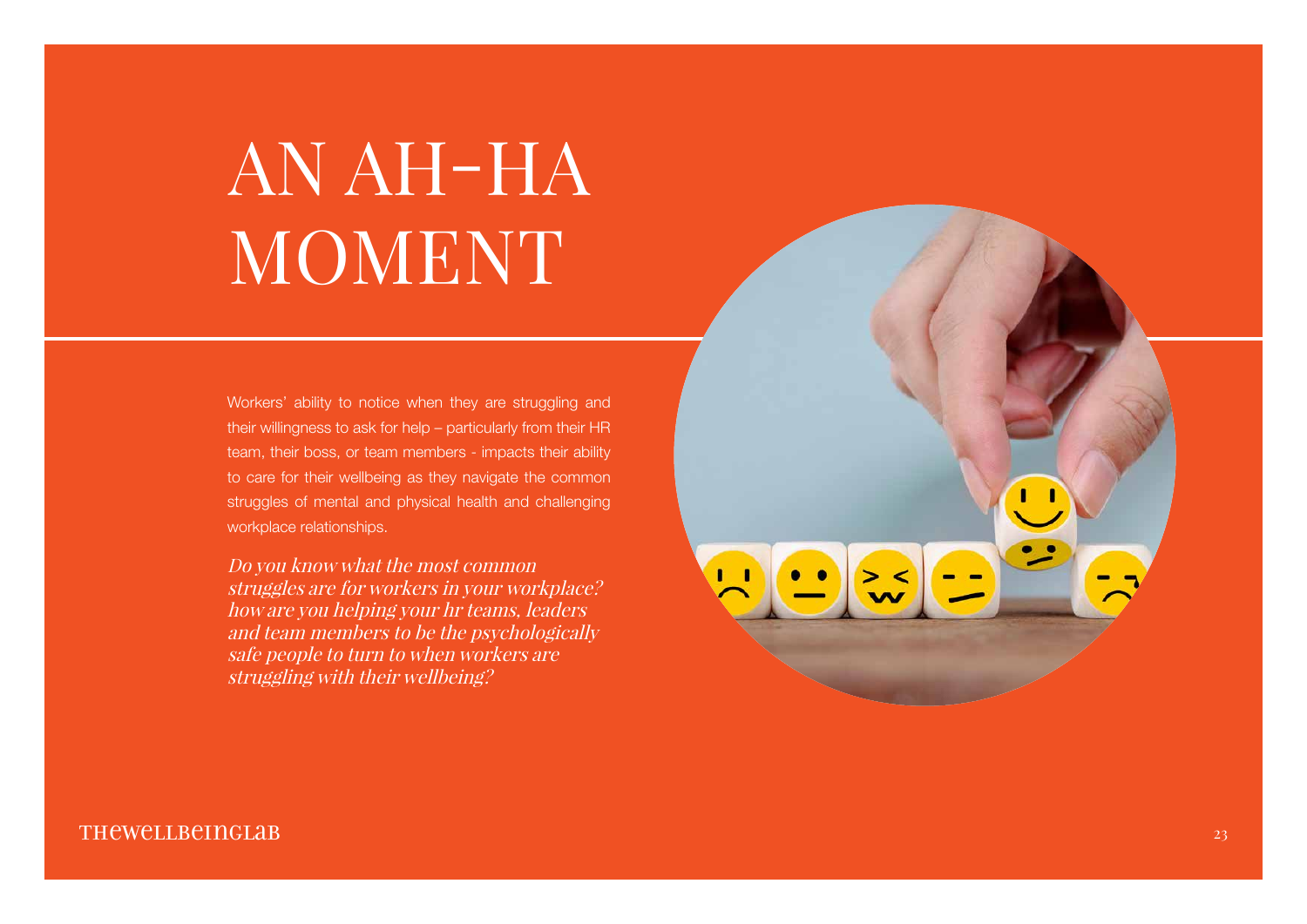## HOW DOES YOUR WORKPLACE SCORE?

Consider your current workplace's approach to wellbeing. Next, answer the questions below using a scale of: 0 (Not At All) to 5 (We're Doing This Extremely Well).

|                | WORKPLACE WELLBEING STRATEGY                                                                                                                         | YOUR SCORE $(0 - 5)$ |
|----------------|------------------------------------------------------------------------------------------------------------------------------------------------------|----------------------|
| $\mathbf{1}$ . | We measure worker wellbeing in ways that assess levels of thriving and struggle annually (or more frequently).                                       |                      |
| 2.             | We measure the success of our wellbeing efforts by tracking workers' ability and motivation to care for their wellbeing.                             |                      |
| 3.             | We ask our workers what causes them to struggle when it comes to caring for their wellbeing at work.                                                 |                      |
| 4.             | Our workers feel safe to talk about their struggles at work.                                                                                         |                      |
| 5.             | Our workers have been trained in small, everyday wellbeing practices (i.e. PERMAH or others) that they can use for<br>themselves and/or their teams. |                      |
| 6.             | We provide workplace-funded or workplace supported (e.g., leader or staff led) coaching for workers' wellbeing.                                      |                      |
| 7.             | We provide a range of other workplace-funded forms of support for workers' wellbeing (e.g., fruit, fitness, flu, EAP,<br>mental first aid.           |                      |
| 8.             | We intentionally look for ways to support workers' opportunities for autonomy, competence and connection as they go<br>about their jobs.             |                      |
| 9.             | Our workers understand all the ways our HR team can help support their wellbeing when they are struggling.                                           |                      |
| 10.            | Our workers feel safe to reach out to our HR team and/or their leaders when they are struggling with their wellbeing.                                |                      |
| 11.            | Our leaders assess the potential impact of workplace strategies, policies and practices on worker wellbeing before they act.                         |                      |
| 12.            | Our leaders understand that our workplace wellbeing strategy is an ongoing investment and not a one-time initiative<br>or program.                   |                      |
|                | <b>YOUR TOTAL</b>                                                                                                                                    |                      |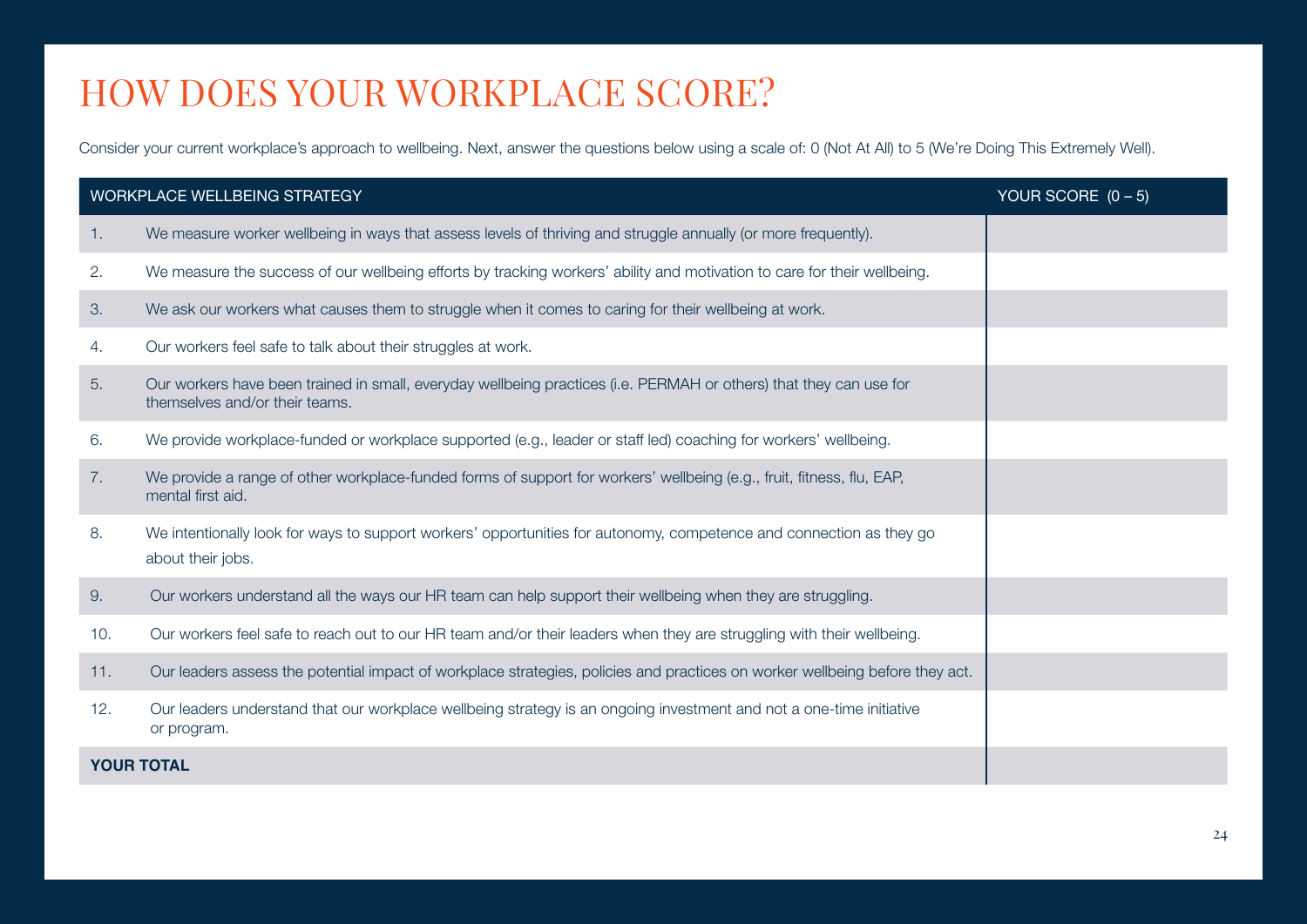Tally your score to understand the current status of your workplace wellbeing efforts and the actions you may wish to take to improve worker wellbeing.

#### JUST GETTING STARTED

Score  $= 0 - 10$ 

It's still early days for your workplace wellbeing strategy- even if you've been talking about wellbeing for a while. We once asked Professor Martin Seligman, "If there was only one thing you could do to improve wellbeing in any workplace what would it be?" He said: "Measure it. Because if Leader A knows that Leader B's team is doing better on wellbeing, they will find all sorts of ways themselves to start improving their team's wellbeing."

As you measure and share the results of wellbeing in your workplace, be sure to explore your workers' levels of thriving and struggle. And remember that because wellbeing naturally ebbs and flows, your goal shouldn't be perfect wellbeing scores, but rather an increase in workers' ability and motivation to care for their wellbeing and their levels of psychological safety. Change begins with conversations, so don't underestimate the power of talking openly and frequently about results. And it's important that workers don't feel like they have to achieve specific scores – safety to share honestly will be more helpful for workers and the organization than reaching a particular number or result.

If you already have these measures in place, then check out the recommendations below for gaining traction.

#### GAINING TRACTION  $Score = 11 - 30$

Congratulations! You're taking important steps forward to improving wellbeing in your workplace. To realize the value of the investments you're making, it's worth checking that you have wellbeing measures in place that are capturing workers' levels of thriving and struggle, changes in their ability and motivation to care for their wellbeing and their levels of psychological safety. Remember that wellbeing ebbs and flows, so if you are trying to measure your success by an increase in people's wellbeing scores, this can undermine psychological safety and is likely to be misleading.

Continue to invest in your workers' ability and motivation to care for their wellbeing consistently by sharing an evidence-based toolbox of small, everyday wellbeing practices (i.e. PERMAH or others) they can use for themselves and/or their teams. Encourage teams to practise and hold each other accountable to supportive practices. To amplify the returns on this investment, make sure you are providing workplace-funded or workplace supported (e.g. leader or staff led) coaching for workers' wellbeing. This doesn't have to be one-on-one coaching, small group coaching (even within existing team meetings) can be an effective way to provide workers with the accountability, support and recognition they need to sustain their wellbeing efforts and to normalize caring for and talking about their wellbeing at work.

Finally, look for ways to demonstrate your sincerity and commitment for supporting worker's opportunities for autonomy, competence and connection as they go about their jobs. Encourage leaders to assess the potential impact of workplace strategies, policies and practises on worker wellbeing before they act.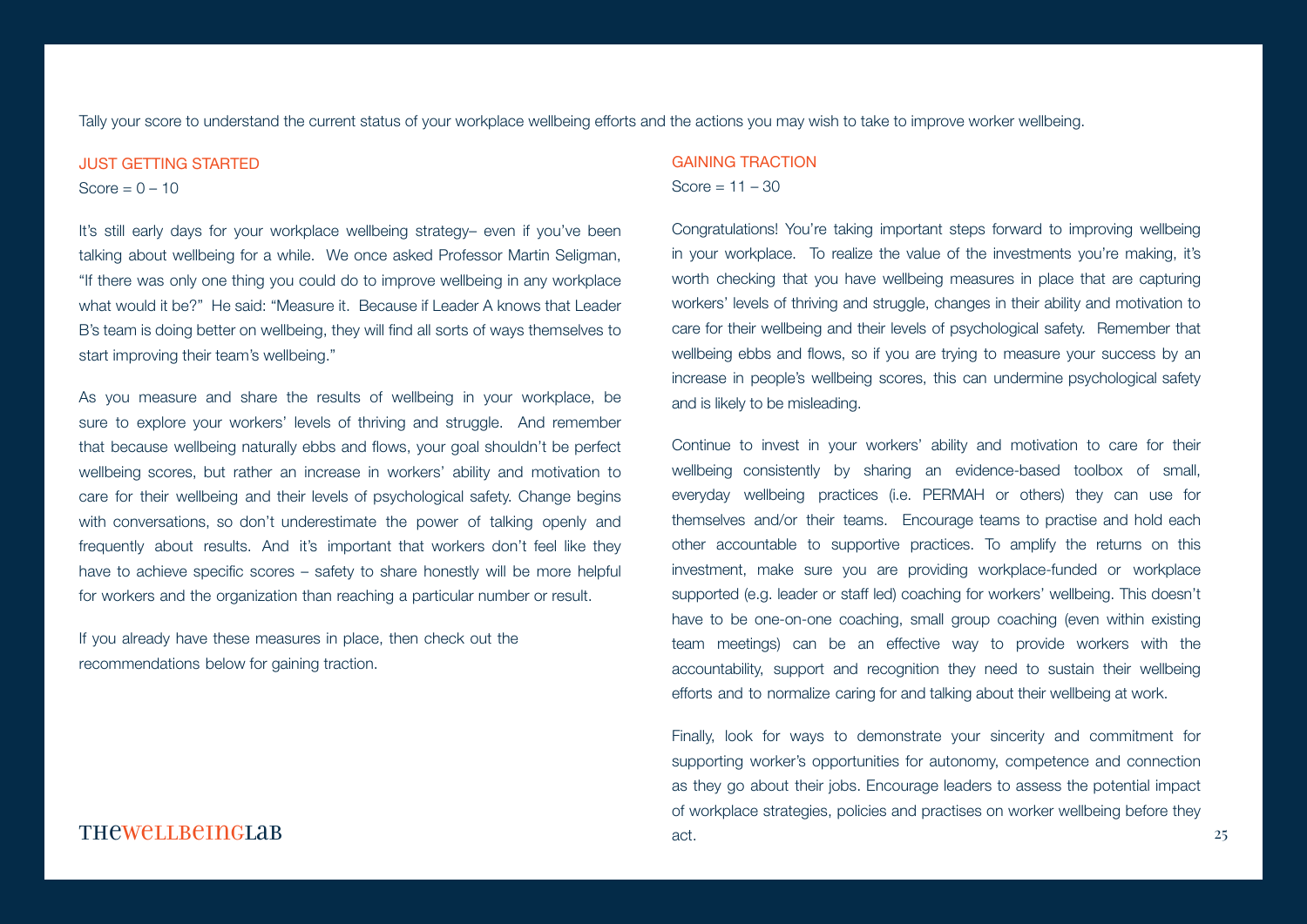#### STEPPING IT UP

 $Score = 31 - 50$ 

You can be proud of the steps you've taken in your workplace to support your workers' wellbeing. To ensure you can demonstrate the impact you're having, check that you have wellbeing measures in place that are capturing workers' levels of thriving and struggle and changes in their ability and motivation to care for their wellbeing and their levels of psychological safety.

Consider additional strategies that you can add, keeping wellbeing a focus and mixing up what is available, so that the efforts taken don't become stale or taken for granted. Remember that cultivating wellbeing takes ongoing work and effort. If you're not already providing workplace-funded or workplace supported (e.g., leader or staff led) coaching for workers' wellbeing to amplify the investments you've made in educating your workers' on caring for their wellbeing, this is worth adding. Remember, this doesn't have to be one-onone coaching. Small group coaching (even within existing team meetings) can be an effective way to provide workers with the accountability, support and recognition they need to sustain their wellbeing efforts and to further heighten psychological safety.

Finally, consider what else you can do to help leaders and your HR teams be the go-to sources of wellbeing support when your workers are struggling. Ensure that leaders are visibly and repeatedly demonstrating and communicating actions that you are taking to support workers' wellbeing. What are you doing to model caring for your own wellbeing? How can you reassure workers that it safe to turn to you when they are struggling when their wellbeing?

#### CONSISTENTLY THRIVING Score =  $51 - 60$

Congratulations! You are leading the way when it comes to caring for the wellbeing of your workers. Keep measuring the impact you're having on workers' levels of thriving and struggle, changes in their ability and motivation to care for their wellbeing and their levels of psychological safety. Be mindful that we are wired to adapt over time and so these scores may flatten or dip at times. Don't despair, instead take them as a sign that your workers are ready for new challenges.

Our brains love novelty, which means it is also likely that wellbeing practices that once energized your workers' may become less effective over time. Consider top-up education sessions, bringing in new evidence-based initiatives and encouraging workers to provide and implement their own creative ideas. Mix up small coaching groups across your workplace so people have the chance to connect and learn from different people as they continue to care for their wellbeing.

Finally, consider turning over the design of your workplace wellbeing strategy to your workers. Invite them to share what's working well when it comes to the way your workplace supports their wellbeing, and what they believe success looks like for the future of wellbeing in your workplace. Allow them to design pathways forward to realize these wellbeing hopes, give them permission to selforganize and take responsibility for the actions that they want to own, and help them set up feedback mechanism to track the impact they are having and adjust as needed.

and ownership of your workplace wellbeing strategy will help ensure long- $_{\rm 26}$ This doesn't mean that leaders or HR teams no longer take responsibility for workplace wellbeing, but rather that you honor and follow the energy of what your workers want for their wellbeing wherever you can. This shared design term commitment and sustain people's energy for prioritizing wellbeing.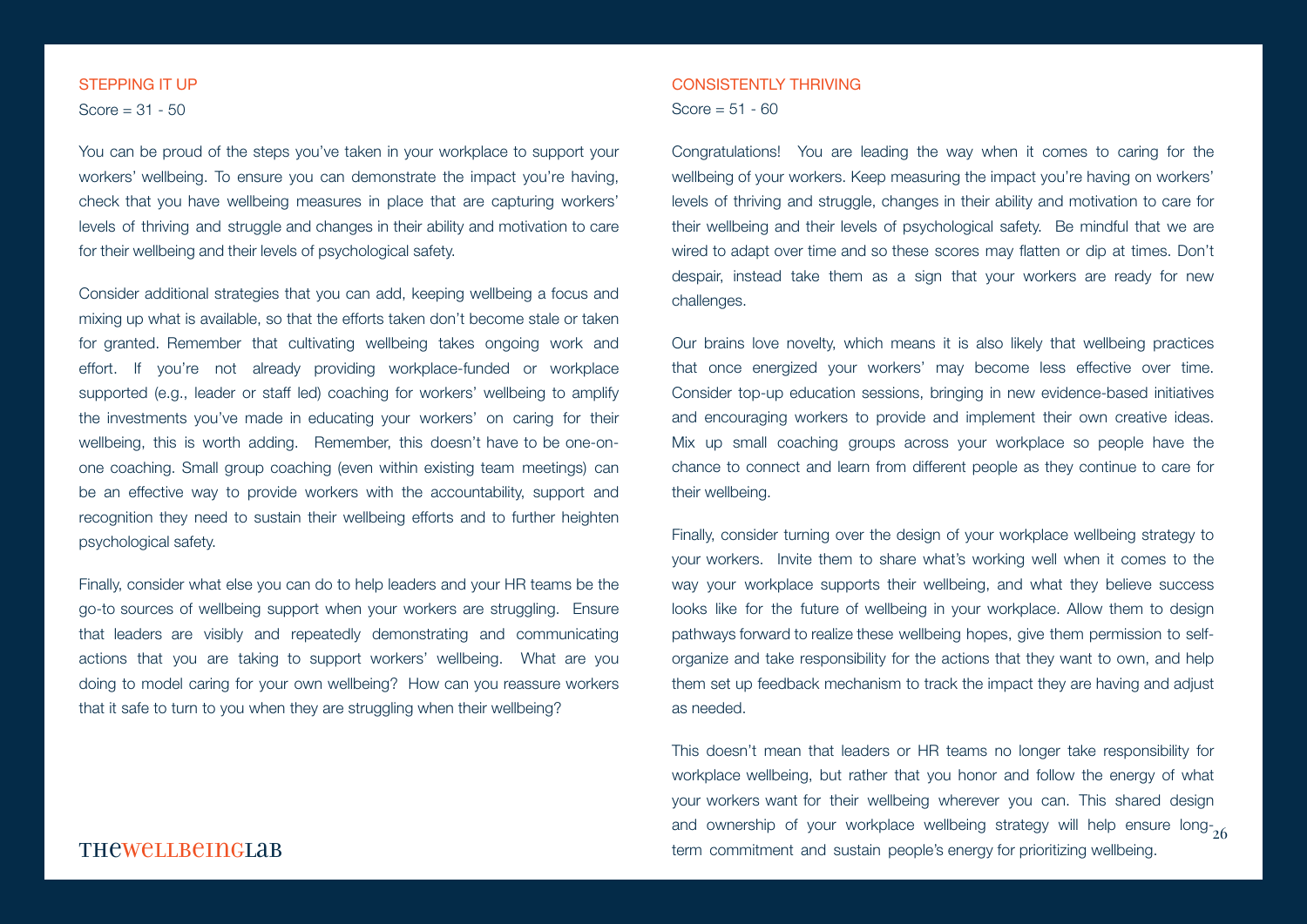## WANT MORE?



#### TAKE THE FREE PERMAH WELLBEING SURVEY

Measure your wellbeing and see how you're doing when it comes to your levels of thriving and struggle and your abilities and motivation to care for your wellbeing at www.permahsurvey.com. You can even create a free personal wellbeing plan, drawing on more than 200 evidence-based wellbeing actions. You can also use this tool for teams or entire workplaces.



#### BOOK A WORKPLACE WELLBEING STRATEGY BRIEFING

Take a deeper dive into the workplace wellbeing research and accelerate your HR or Leadership team's understanding of how to improve workplace wellbeing and assess how your workplace is currently performing. Drawing on an appreciative human centered design process and tailored to meet the needs of your team, this briefing is designed to give you the confidence, support and actions you need to improve wellbeing across your workplace. Click here to learn more about booking your session.



#### CERTIFY WORKPLACE WELLBEING CHAMPIONS

Put the latest research and practises for improving wellbeing at your workers fingertips. 91% of participants in our workplace wellbeing training programs are confident they can apply the knowledge and skills they learned, and 98% recommend our programs to others. Tailored for the needs of your workplace, upskilling internal wellbeing champions – be they leaders, your HR team or staff – is an affordable and effective way to care for your workers' wellbeing.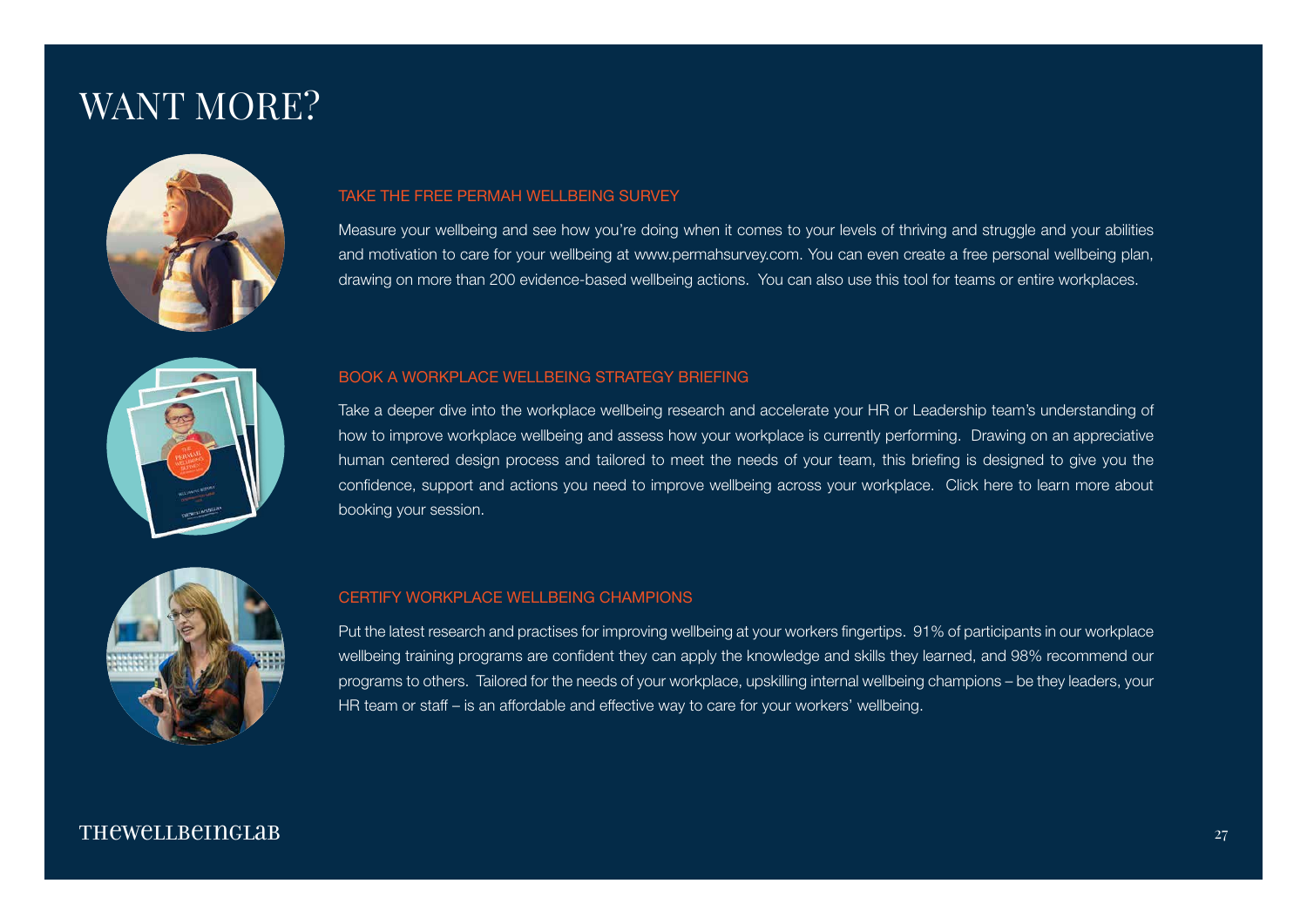## ABOUT THE WELLBEING LAB RESEARCHERS



#### DR. PEGGY KERN

Dr Peggy Kern is an associate professor at the Centre for Positive Psychology at the University of Melbourne's Graduate School of Education. Her research is collaborative in nature and draws on a variety of methodologies to examine questions around who thrives in life and why, including understanding and measuring healthy functioning, identifying individual and social factors impacting life trajectories, and systems informed approaches to wellbeing. She has published 3 books and over 85 peer-reviewed articles and chapters. You can find out more about Peggy's work at **[www.peggykern.org](http://www.peggykern.org)**



#### DR. MICHELLE MCQUAID

Dr. Michelle McQuaid is a best-selling author, workplace wellbeing teacher and playful change activator. An honorary fellow at the University of Melbourne's Graduate School of Education, in addition to hosting the highly acclaimed weekly podcast, "Making Positive Psychology Work" which features leading researchers and practitioners from around the world, Michelle blogs for Psychology Today, The Huffington Post and Thrive, and her work has been featured in Forbes, The Harvard Business Review, The Wall Street Journal, Boss Magazine, The Age and more. You can find more of Michelle's work at **[www.michellemcquaid.com](http://www.michellemcquaid.com)**



#### DR. PAIGE WILLIAMS

Determined to help leaders move beyond just the need for resilience so they can become anti-fragile. Paige Williams, PhD teaches people how to leverage their energy, attitudes and mindsets to benefit from the dynamic, complex, and uncertain environment in which most organizations operate. A lecturer and researcher at the Centre for Positive Psychology at the University of Melbourne, Paige uses a potent blend of positive psychology, neuroscience, leadership research, and her years of international business leadership experience to provide practical, evidence-based pathways to help people and organizations thrive through change. You can find out more about Paige's work at **[www.drpaigewilliams.com](http://www.drpaigewilliams.com)**.



#### DANIELLE JACOBS

Danielle Jacobs is a registered psychologist and wellbeing specialist, speaker, trainer and coach. Danielle uses evidencebased organizational scholarship and positive psychology practises within businesses across Australia to help their people flourish, improve their mental and physical health and achieve peak performance at the individual, team and organizational levels. She also leads the Australasian delivery of world-renowned and high impact Potentialife leadership development program (the brain-child of Dr. Tal Ben Shahar), is a Certified and Licensed Tiny Habits® Coach, and an affiliate member of APS College of Organisational Psychologists. You can find more about Danielle's work at **[www.daniellejacobs.com.au](http://www.daniellejacobs.com.au)**